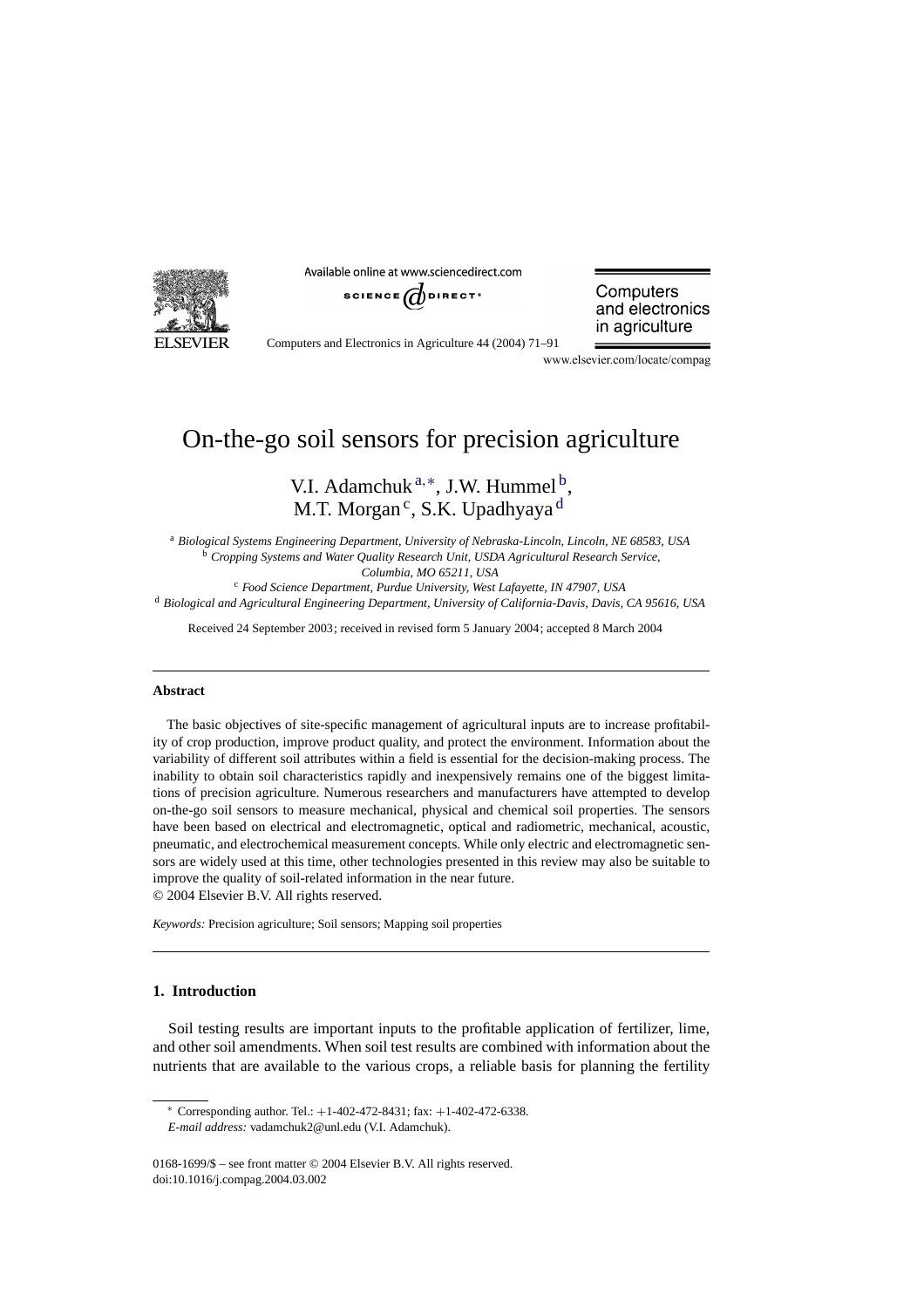program can be established [\(Hoeft et al., 1996\).](#page-18-0) An appropriate test may be based on local soil and crop conditions as well as personal preference. A standard test usually includes determination of available phosphorus (P), exchangeable potassium (K), calcium (Ca), and magnesium (Mg), their saturation percentages, the cation exchange capacity (CEC), pH, and lime requirement. Some laboratories may also test for organic matter (OM) content, salinity, nitrate, sulfate, certain micronutrients, and heavy metals ([Foth and Ellis, 1988\)](#page-18-0). In addition, the crop growth environment is affected by soil texture (sand, silt and clay content), level of soil compaction, moisture content, and other mechanical and physical soil properties.

One of the most critical aspects of soil testing is actually obtaining representative soil samples (i.e. collected with adequate spatial density at the proper depth and during the appropriate time). Practical advice related to the collecting and handling of soil samples was given by [Vitosh et al. \(1995\),](#page-20-0) [Hoeft et al. \(1996\), a](#page-18-0)nd [Gelderman and Mallarino \(1998\).](#page-18-0) However, the location and number of soil samples depends on the approach used to manage soil fertility [\(Havlin et al., 1999\).](#page-18-0) Currently, random, adaptive, and grid sampling techniques are often used. In random sampling, soil cores are obtained from random locations within the field. In adaptive sampling, selected locations depend on prior information. Grid sampling, on the other hand, involves systematically collecting samples from predetermined points in the field. None of the existing soil sampling practices has been recognized as the most effective [\(Wollenhaupt et al., 1997\).](#page-20-0)

Numerous attempts to develop on-the-go soil sensors have been previously reported and reviewed [\(Hummel et al., 1996; Sudduth et al., 1997\)](#page-18-0). The development of sensors is expected to increase the effectiveness of precision agriculture [\(Pierce and Nowak, 1999\).](#page-19-0) In particular, sensors developed for on-the-go measurement of soil properties have the potential to provide benefits from the increased density of measurements at a relatively low cost [\(Sonka et al., 1997\)](#page-19-0). Although only a few soil sensors are commercially available, there is an on-going effort to develop new prototypes. The purpose of this publication is to review recently reported concepts for on-the-go measurement of soil mechanical, physical and chemical characteristics, and to discuss potential applications of such measurement methods.

#### **2. Instrumentation and methods**

The global positioning system (GPS) receivers, used to locate and navigate agricultural vehicles within a field, have become the most common sensor in precision agriculture. In addition to having the capability to determine geographic coordinates (latitude and longitude), high-accuracy GPS receivers allow measurement of altitude (elevation) and the data can be used to calculate slope, aspect and other parameters relevant to the landscape.

When a GPS receiver and a data logger are used to record the position of each soil sample or measurement, a map can be generated and processed along with other layers of spatially variable information. This method is frequently called a "map-based" approach. On the other hand, some soil sensors may be used to vary application rates in response to sensor output in real time without a GPS receiver ([Morgan and Ess, 1997\).](#page-19-0) Therefore, on-the-go soil sensors can be a part of either "map-based" or "real-time" systems.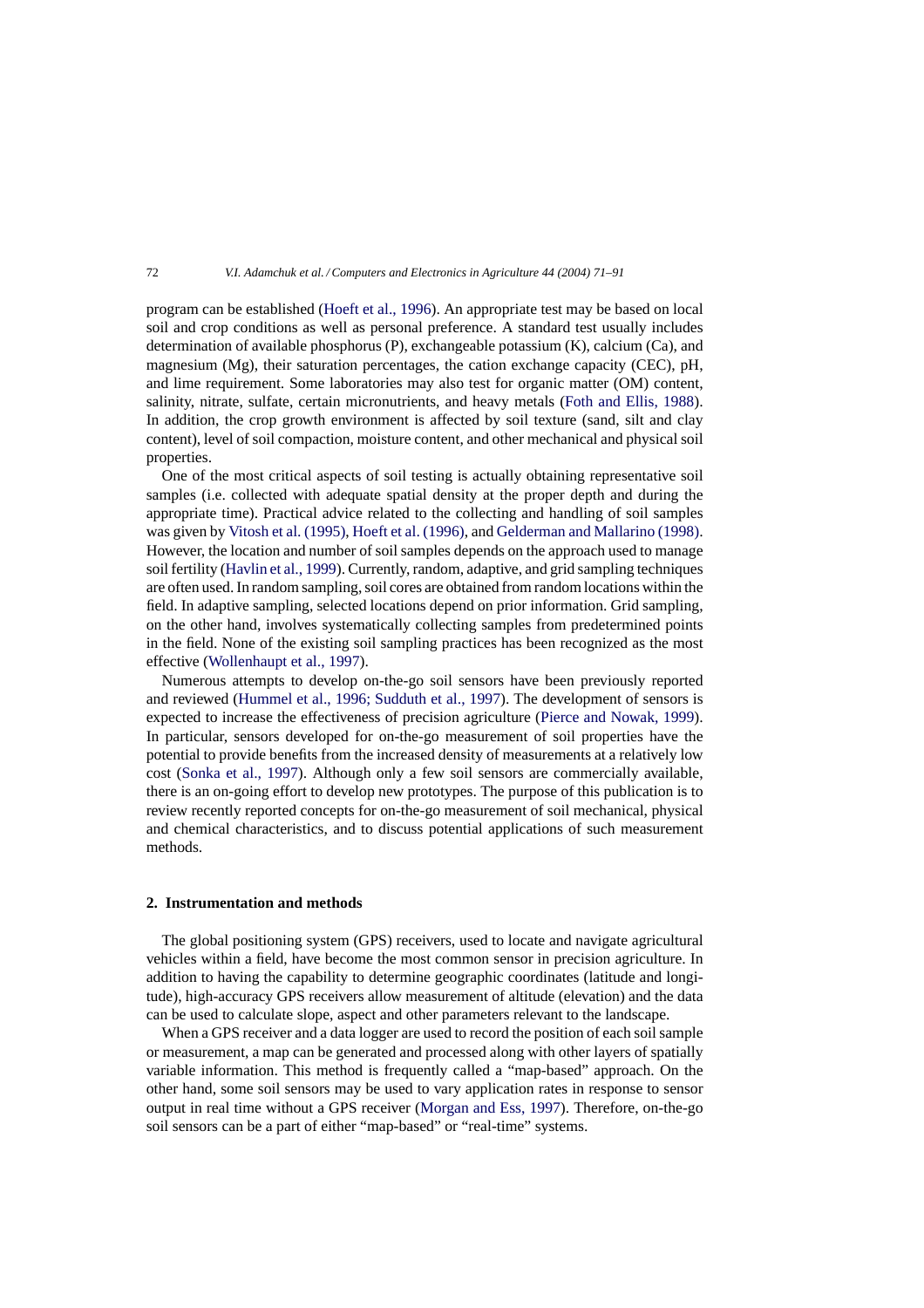Although there are a large variety of design concepts, most on-the-go soil sensors described in the literature involve one of the following measurement methods:

- Electrical and electromagnetic sensors measure electrical resistivity/conductivity, capacitance or inductance affected by the composition of tested soil.
- Optical and radiometric sensors use electromagnetic waves to detect the level of energy absorbed/reflected by soil particles.
- Mechanical sensors measure forces resulting from a tool engaged with the soil.
- Acoustic sensors quantify the sound produced by a tool interacting with the soil.
- Pneumatic sensors assess the ability to inject air into the soil.
- Electrochemical sensors use ion-selective membranes that produce a voltage output in response to the activity of selected ions  $(H^+, K^+, NO_3^-, Na^+, etc.).$

The majority of sensors described in this review provide signal output that is affected by more than one agronomic soil characteristic. [Table 1](#page-3-0) lists soil properties that have been targeted using each measurement concept. In many instances, an acceptable correlation between sensor output and a particular agronomic soil property was found for a specific soil type or when the variation of interfering properties was negligibly small. At this time, it remains unknown which sensor combinations could be used to simultaneously describe spatial variation of several agronomic soil properties in diverse crop growth conditions.

The cited studies reported different levels of results on specific sensor development: from theoretical studies to field evaluations of commercial implements. Precision and accuracy have been used as the main quantitative assessments of sensor performance ([Vaughan, 1999\).](#page-20-0) Precision usually refers to the ability of the sensor to repeat its own measurement in the same location and time, while accuracy is a measure of how well the sensor measurements correlate to an actual soil property that is determined using the conventional (reference) measurement technique. Both precision and accuracy define how well given soil properties can be predicted based on sensor output. However, the majority of studies report correlations between sensor outputs and conventional measurements expressed either as Pearson coefficient of correlation (*r*) or coefficient of determination  $(r^2)$ . It is necessary to keep in mind that both values depend on the range of soil properties used during evaluation and may vary in different fields. Few studies reported actual prediction results using an independent set of data.

#### *2.1. Electrical and electromagnetic sensors*

Various measurement systems are based on electrical circuits and used to determine the ability of certain media to conduct or accumulate electrical charge. If soil is used as such a medium, its physical and chemical characteristics can affect circuit behavior and, thus, the measured electric parameters. Rapid response, low cost and high durability have made electrical and electromagnetic sensors the most attainable techniques for on-the-go soil mapping. Obtained maps have been correlated to: soil texture, salinity, organic matter, moisture content, and other soil attributes.

The ability of soil to conduct electricity is usually quantified by electrical resistivity (ER) or electrical conductivity (EC). Both values are related to voltage and electric current ratio for a known configuration of transmitting and receiving electrodes. In the case of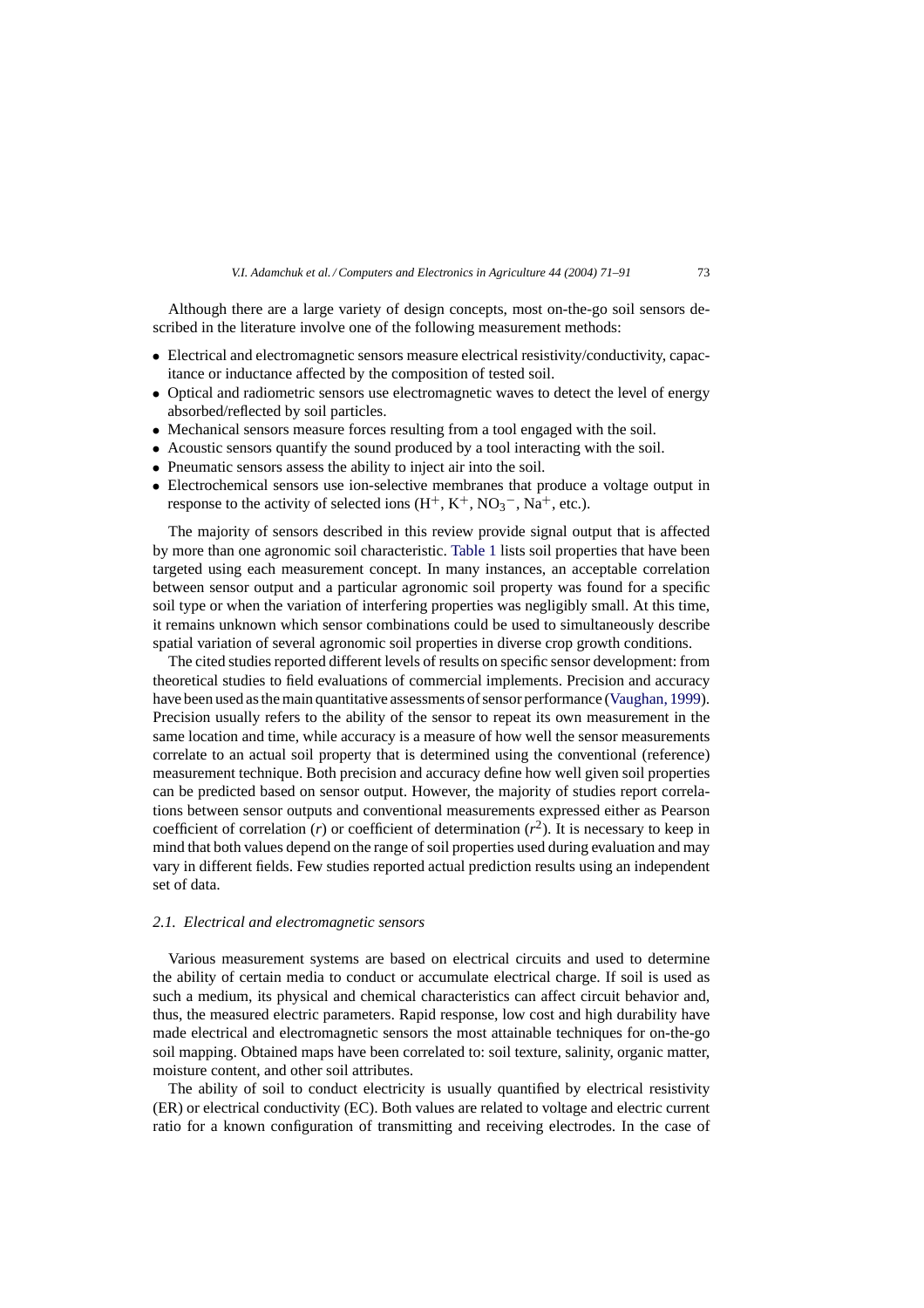<span id="page-3-0"></span>

| Table 1<br>Soil properties that have been targeted with various on-the-go soil sensing methods |                                                         |                                                            |                             |                                          |                                            |                                                                           |         |                                                        |                                                                     |                                                                     |
|------------------------------------------------------------------------------------------------|---------------------------------------------------------|------------------------------------------------------------|-----------------------------|------------------------------------------|--------------------------------------------|---------------------------------------------------------------------------|---------|--------------------------------------------------------|---------------------------------------------------------------------|---------------------------------------------------------------------|
| Sensors                                                                                        | Agronomic soil properties                               |                                                            |                             |                                          |                                            |                                                                           |         |                                                        |                                                                     |                                                                     |
|                                                                                                | Soil<br>texture<br>(clay, silt)<br>and sand<br>content) | Soil<br>organic<br>matter or<br>total<br>carbon<br>content | Soil<br>moisture<br>content | Soil<br>salinity or<br>sodium<br>content | Soil com-<br>paction or<br>bulk<br>density | Depth<br>variability<br>(depth of<br>topsoil or<br>hard pan<br>detection) | Soil pH | Residual<br>nitrate or<br>total<br>nitrogen<br>content | Other<br>macronu-<br>trients ( <i>i.e.</i><br>potassium<br>content) | Cation<br>exchange<br>capacity<br>and other<br>buffer<br>indicators |
| Electrical and<br>electromagnetic                                                              | X                                                       | X                                                          | X                           | X                                        |                                            | $\mathbf X$                                                               |         | X                                                      |                                                                     | X                                                                   |
| Optical and<br>radiometric<br>Mechanical                                                       | X                                                       | X                                                          | X                           |                                          | X                                          | X                                                                         | X       | X                                                      |                                                                     | X                                                                   |
| Acoustic and<br>pneumatic                                                                      | X                                                       |                                                            |                             |                                          | X                                          | $\mathbf X$                                                               |         |                                                        |                                                                     |                                                                     |
| Electrochemical                                                                                |                                                         |                                                            |                             | X                                        |                                            |                                                                           | X       | X                                                      | X                                                                   |                                                                     |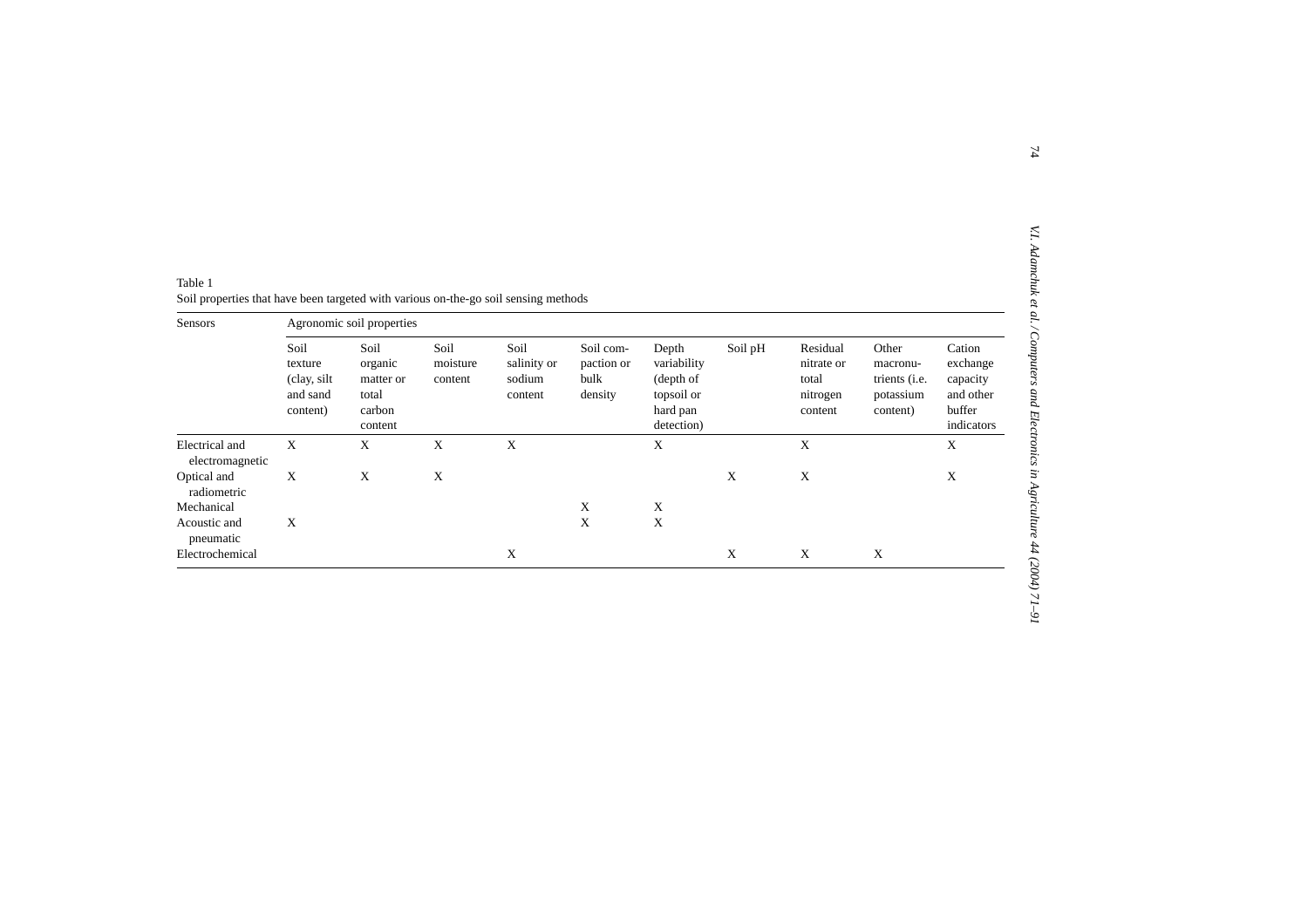direct measurement of electrical resistivity/conductivity, such electrodes can be as simple as isolated coulters that are rolled through the field. The distance between electrodes defines the effective measurement depth. Therefore, multiple depths can be sensed simultaneously if more than two electrodes are used.

On the other hand, non-contact EC measurement can be accomplished using a pair of inductors. When a transmitting coil with alternating current is placed in proximity to the soil, the magnetic field induces a flow of electrical charge in the soil. This current is sensed using a receiving coil also placed in proximity to the soil. The distance between two coils and their orientation defines the effective measurement depth.

Several commercial implements have been developed and marketed that utilize one of these methods for on-the-go measurement of electrical resistivity/conductivity. [Buchleiter](#page-17-0) [and Farahani \(2002\),](#page-17-0) [Fritz et al. \(1999\), a](#page-18-0)nd [Sudduth et al. \(2003\)](#page-20-0) compared electromagnetic induction and contact sensors while mapping agricultural fields. They reported similarities in map patterns and high correlation between collocated points (Pearson coefficient of correlation as high as 0.92). Although multiple electrical conductivity maps developed from data collected in the same field may repeat in terms of pattern, significant differences are often present when comparing collocated points. Operation speed and height, soil moisture and temperature, topsoil depth, and simply instrumentation drift with time may cause significant effects on EC measurements while using an electromagnetic sensor ([Sudduth et al., 2001\).](#page-20-0)

Because a soil profile is seldom a homogeneous substance, values of electrical resistivity/conductivity measured at the surface represent the apparent physical characteristics of a homogeneous medium with similar dimensions as the soil being tested. Therefore, many different soil profiles may produce similar measurements of the apparent electrical resistivity/conductivity ([Dabas and Tabbagh, 2003\).](#page-18-0) Consequently, measured values of electrical resistivity/conductivity reveal the heterogeneity of soil present in a single agricultural field and are affected by more than one important physical soil characteristic: soil texture, salinity, organic matter, moisture content, and the depth of the clay pan [\(Mueller et al., 2003\).](#page-19-0) Secondary correlation with soil nutrients and pH has been observed in some studies. [Lund](#page-19-0) [et al. \(1999\)](#page-19-0) as well as [Colburn \(1999\)](#page-17-0) described potential usages of electrical conductivity measurements for site-specific management.

Since a single measurement is theoretically insufficient to predict several soil properties at the same time, it is reasonable to explore the possibility of multiple measurements. [Fan et al.](#page-18-0) [\(2001\)](#page-18-0) have attempted to simultaneously measure soil conductive and capacitive properties. They found through laboratory testing that there is a potential for separating soil moisture and soil salinity if a frequency response analysis is applied  $(r^2 = 0.73$  and 0.56, respectively). [Lee et al. \(2002\)](#page-19-0) used a similar method under controlled soil density and depth conditions and obtained  $r^2$  values of 0.88 and 0.83 for soil moisture and soil salinity, respectively.

The fact that the dielectric constant of water is an order of magnitude greater than that of soil makes measurement of capacitance or dielectric constant a very attractive technique to determine soil moisture content [\(Starr and Paltineanu, 2002\).](#page-19-0) [Whalley et al. \(1992\),](#page-20-0) for example, designed a tine-shaped sensor for on-the-go measurement of soil moisture. They reported that 84% of sensor variance could be explained through differences in moisture content, while dry bulk density also had a significant effect on the measurements obtained.

[Liu et al. \(1996\)](#page-19-0) incorporated a dielectric-based soil moisture sensor into an instrumented chisel and conducted field tests to determine if the system worked satisfactorily under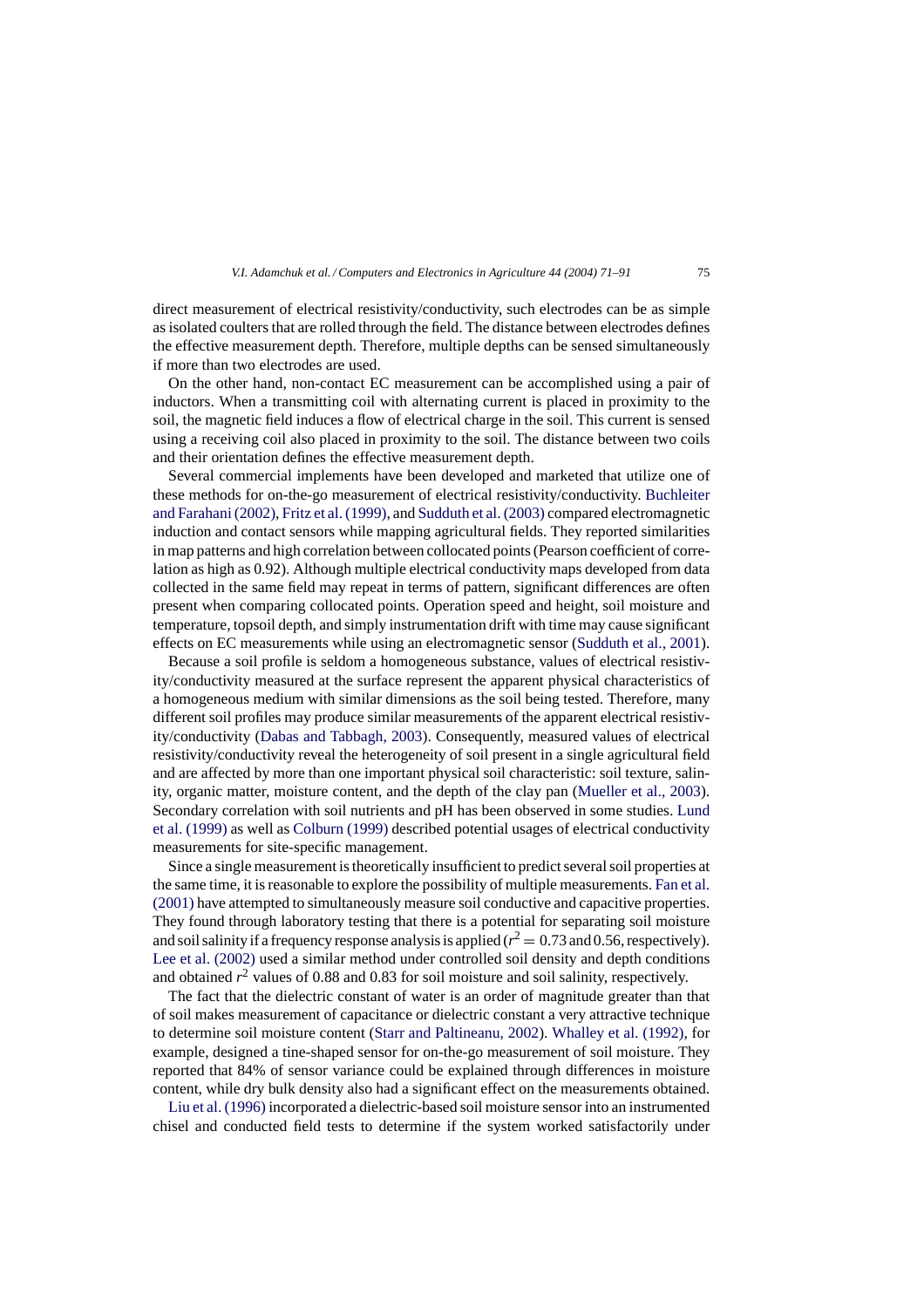dynamic field conditions. They located the moisture sensor in an insulated nylon block, away from any metal, directly behind the cutting edge of a soil mechanical resistance-mapping sensor. Field tests revealed that this was a viable technique to rapidly measure soil moisture content in situ, although interference from soil salinity, temperature, and perhaps soil texture affected the moisture measurement. [Andrade et al. \(2001a\)](#page-17-0) further improved this sensor to overcome the interference. Although no significant effect of soil texture was detected in their study, the interference of temperature and salinity was significant. This interference was overcome through real-time measurement of temperature as well as the amplitude and frequency at resonance, and application of empirically defined relationships. Sensor evaluation revealed an acceptable correlation with volumetric moisture content  $(r^2)$  value was 0.87 and 0.78 during laboratory and field tests, respectively).

Table 2 summarizes the electrical and electromagnetic sensors described above. It appears that both conductive and capacitive soil properties that can be measured on-the-go are affected by several agronomic soil characteristics. It was observed that soil types (mainly soil texture) significantly affect the output of most commercially available electrical resistivity/conductivity sensors. Field variability of soil salinity, moisture and other characteristics interferes with this relationship. Capacitor-type sensors have been useful in determining volumetric moisture content in combination with the mechanical sensors described later.

#### *2.2. Optical and radiometric sensors*

Measurement of reflectance, absorption or transmittance characteristics of a material provides a non-destructive and rapid technique to evaluate its properties. Determination of

| Sensor concept                                                                                    | Status of development                                                                           | Current results                                                                                                                                                                              | Key references                                                     |
|---------------------------------------------------------------------------------------------------|-------------------------------------------------------------------------------------------------|----------------------------------------------------------------------------------------------------------------------------------------------------------------------------------------------|--------------------------------------------------------------------|
| Electrical conductivity/<br>resistivity contact<br>sensors (rolling)<br>coulters/spike<br>wheels) | Three different sets of<br>commercial<br>implements, numerous<br>agronomic research<br>projects | Stable field pattern, soil<br>types (texture) seem to<br>be revealed the best,<br>indirect prediction of<br>soil nitrate content,<br>effects of organic<br>matter, moisture, and<br>salinity | Lund et al. (1999),<br>Colburn (1999), Dabas<br>and Tabbagh (2003) |
| Electrical conductivity<br>proximity sensors<br>(electromagnetic<br>induction method)             | Commercial<br>implements, numerous<br>agronomic research<br>projects                            | Stable field pattern,<br>highly correlated to<br>contact sensors,<br>additional effects of<br>operation speed and<br>height                                                                  | Sudduth et al. (2001)                                              |
| Electrical conductivity<br>and capacitance<br>contact sensor<br>(rolling electrodes)              | Laboratory tests,<br>controlled conditions                                                      | Simultaneous<br>measurement of soil<br>moisture and salinity                                                                                                                                 | Lee et al. $(2002)$                                                |
| Capacitance contact<br>sensor (drag type)                                                         | Field tests, commercial<br>circuits are available                                               | Correlation with<br>volumetric moisture<br>content                                                                                                                                           | Andrade et al. (2001a)                                             |

#### Table 2 Electrical and electromagnetic sensors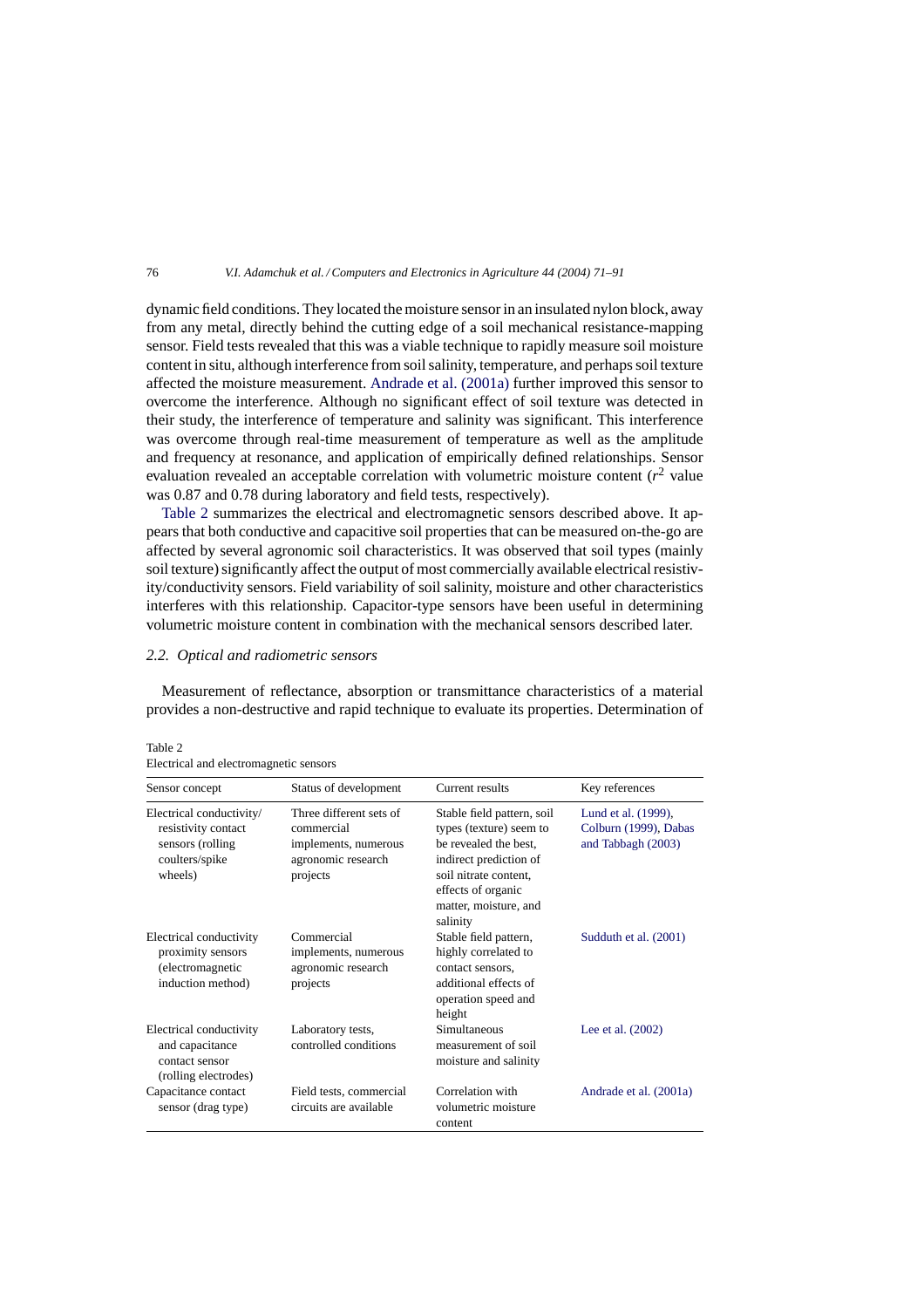the amount of energy reflected from the soil surface in a particular spectral range is the most popular approach in agriculture. Similar to electrical and electromagnetic sensors, optical and radiometric measurements are frequently affected by a combination of soil attributes. However, the response in different parts of the spectral range may be affected by various soil properties to different degrees, which provides an opportunity to separate several effects with a single sensor response. According to [Baumgardner et al. \(1985\),](#page-17-0) moisture, organic matter, particle size, iron oxides, mineral composition, soluble salts, parent material, and other attributes affect soil reflectance.

Historically, soil color (reflectance in the visual portion of the spectra) has been one of the most obvious parameters used to characterize heterogeneity of soil in a given agricultural field. Aerial and satellite imagery obtained using remote sensing techniques ([Frazier et al.,](#page-18-0) [1997\)](#page-18-0) is an excellent means of analyzing the variability of soil reflectance at the landscape level. Such data are usually referred to as "bare soil images". However, crop residue cover, as well as the other limitations of remote sensing, limits the use of aerial and satellite bare soil imagery. On the other hand, on-the-go sensors that operate beneath the soil surface are not affected by weather and field surface conditions.

Early laboratory studies (e.g., [Krishnan et al., 1980; Stoner and Baumgardner, 1981\) ha](#page-19-0)ve shown correlation of soil OM with both visible and near infrared (NIR) reflectance. [Shonk](#page-19-0) [et al. \(1991\)](#page-19-0) developed a shank-mounted sensor that measured soil reflectance at 660 nm and correlated these measurements with organic matter (for moist soil  $r^2 = 0.71$ ). This "organic matter sensor" has been used to control soil-applied herbicide rates in real-time based on the variability of OM. The need for soil-specific calibration of the sensor was the main limitation to more widespread use of this sensor.

Later laboratory tests have shown that NIR soil reflectance can be used to estimate soil OM, soil moisture, and CEC in soils from a wide geographic area of the US Corn Belt and for both surface and subsurface soils ([Sudduth and Hummel, 1996; Hummel et al., 2001\).](#page-20-0) During another laboratory study, [Viscarra Rossel and McBratney \(1998\)](#page-20-0) determined that NIR reflectance could predict clay and moisture content, but not OM. [Reeves et al. \(2002\)](#page-19-0) conducted laboratory tests and concluded that both near- and mid-infrared spectroscopy have great potential for organic carbon determination. Similarly, [Fystro \(2002\)](#page-18-0) reported the potential for using visible and NIR spectroscopy to predict both organic carbon ( $r^2 = 0.65$ ) and total nitrogen  $(r^2 = 0.87)$ . [Lee et al. \(2001\)](#page-19-0) indicated that calcium and magnesium content could be predicted when spectral responses of the soil samples were analyzed.

[Sudduth and Hummel \(1993a\)](#page-20-0) developed a portable, on-the-go spectrophotometer designed to acquire NIR soil reflectance data at a number of narrow-band wavelengths, and successfully predicted soil organic carbon across a range of soil types and moisture contents with standard error of prediction (SEP) equal to 0.23%. In field tests, the movement of soil past the sensor during scanning introduced errors and increased the SEP for organic carbon prediction to 0.53% ([Sudduth and Hummel, 1993b\)](#page-20-0). [Shibusawa et al. \(1999\)](#page-19-0) reported on a real-time portable spectrophotometer that is capable of field mapping of soil properties using soil reflectance data from 400 to 2400 nm. They correlated spectral reflectance data at four single wavelengths to soil moisture,  $pH$ , EC, and soil OM  $(r^2$  values were 0.68, 0.61, 0.64, and 0.87, respectively). However, a multispectral approach was required to correlate NIR reflectance and soil nitrate nitrogen levels ( $r^2 = 0.5$ ). A later version of this system incorporated a spectrophotometer with a digital video camera, EC electrodes and a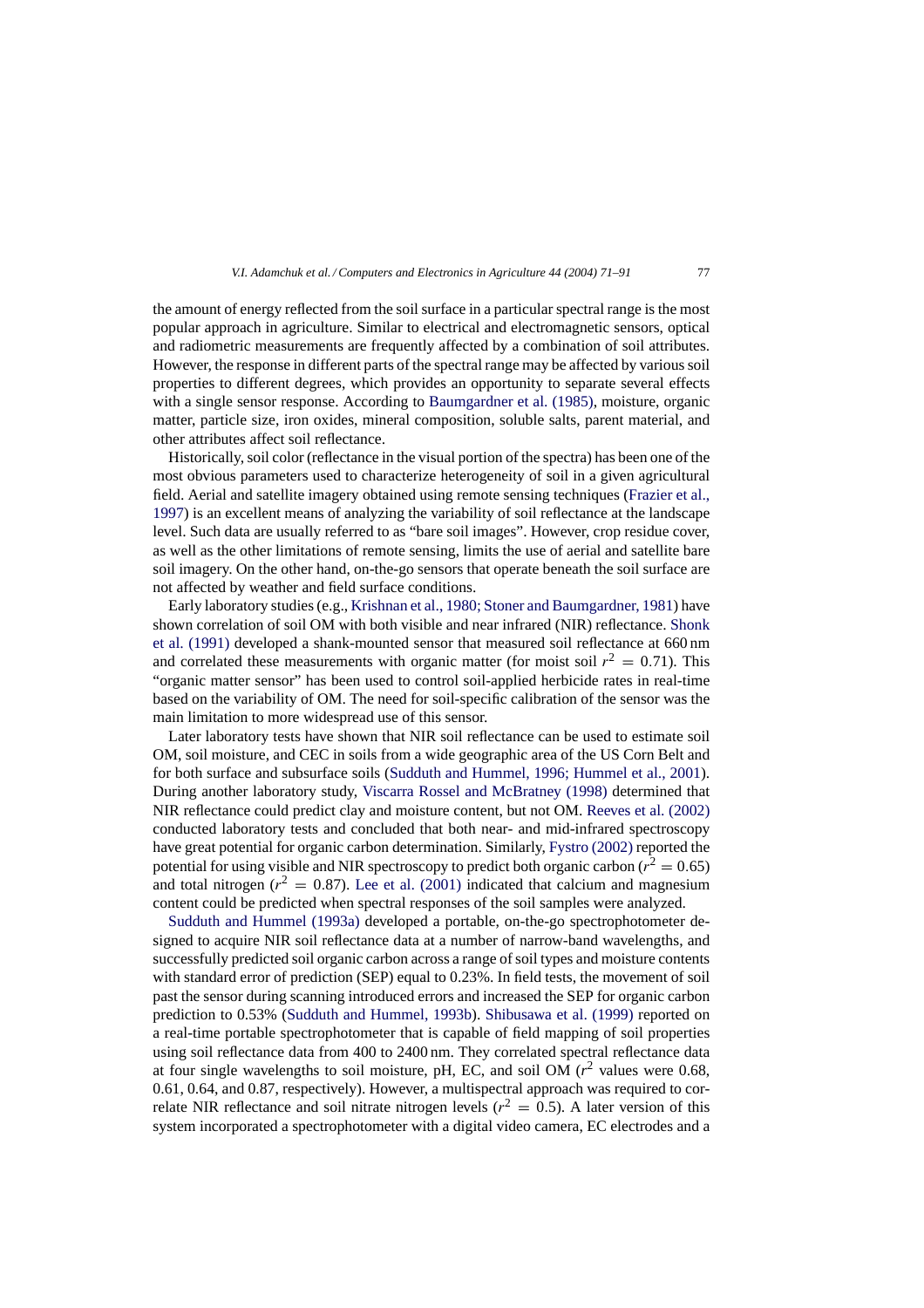mechanical load sensor, and was used to study both spatial and temporal variability of soil OM and nitrate content ([Shibusawa et al., 2003\).](#page-19-0)

[Christy et al. \(2003\)](#page-17-0) reported on a prototype soil reflectance mapping unit equipped with a near infrared spectrophotometer. Results of a pilot study indicated that locally weighted principal component regression analysis (900–1700 nm) was capable of predicting moisture, total carbon, total nitrogen, and pH ( $r^2 = 0.82, 0.87, 0.86$ , and 0.72, respectively) using data from a single field in central Iowa. The unit produced data with a high level of repeatability between travel passes that resulted in clear definition of soil patterns related to the spectral reflectance.

Based on the preliminary work conducted by [Upadhyaya et al. \(1993\),](#page-20-0) [Ehsani et al.](#page-18-0) [\(1999\)](#page-18-0) studied the possibility of using near infrared spectroscopy for rapid determination of soil nitrate content. They conducted laboratory and field experiments using two soil types to investigate the suitability of NIR spectroscopy for measuring soil nitrate content. Their results showed that it was possible to use the NIR spectrum of the soil in the range of 1800–2300 nm to determine soil nitrate content, but a site-specific calibration was necessary to map nitrate variation over a large area. To overcome the problem of non-uniqueness of the calibration curve, [Ehsani et al. \(2000\)](#page-18-0) used mid-infrared (MIR) spectroscopy to reveal the nitrate ion signature that was not detected in the NIR range. Their preliminary studies clearly identified a prominent nitrate peak located at 7194 nm. However, several physical properties significantly influenced the MIR spectra. To overcome this problem, the investigators used one-dimensional continuous wavelet decomposition and calculated the ratio of volume under the nitrate peak to the volume under the water peak (6061 nm). The MIR spectra results were compared to soil nitrate content over a range of nitrate concentrations from 400 to 3000 mg/kg of nitrate–nitrogen ( $r^2 = 0.88$ ). Based on this laboratory study, which included two soil types and two sources of mineral nitrogen added as a fertilizer, they concluded that MIR spectroscopy provides a viable technique to rapidly determine soil mineral nitrogen.

Other radiometric sensors, in addition to optical reflectance devices, have also been developed. [Whalley and Bull \(1991\)](#page-20-0) theoretically examined the feasibility of using a microwave sensor to predict soil moisture content. They reported potential difficulties with sensor calibration and measurements below 10 cm.

Ground penetrating radar (GPR) is another sensor that is similar in principle to seismic and sonar methods. GPR usually consists of two antennas: a transmitter radiates pulses of high-frequency electromagnetic waves, and a receiver detects the reflected electromagnetic waves as a function of time ([Davis and Annan, 2002\).](#page-18-0) GPR has the potential to help map soil properties such as soil texture and organic matter, thickness and depth of soil horizons and water tables, and differences in soil compaction due to plow pan development [\(Johnson](#page-19-0) [et al., 1982; Truman et al., 1988; Doolittle and Collins, 1995; Freeland et al., 1998\). A](#page-19-0)pplication of GPR traditionally requires visual inspection of the site and interpretation of the radargram regions into classes, followed by ground-truthing for verification. Newer systems can perform some of these procedures automatically. If a quantitative procedure for systematic classification can be developed, GPR has the potential for broad use in precision agriculture as a non-invasive technique to delineate subsurface features.

To accomplish on-the-go mapping, commercial GPR systems have been mounted on mobile platforms. Original studies were conducted using linear distance markers, which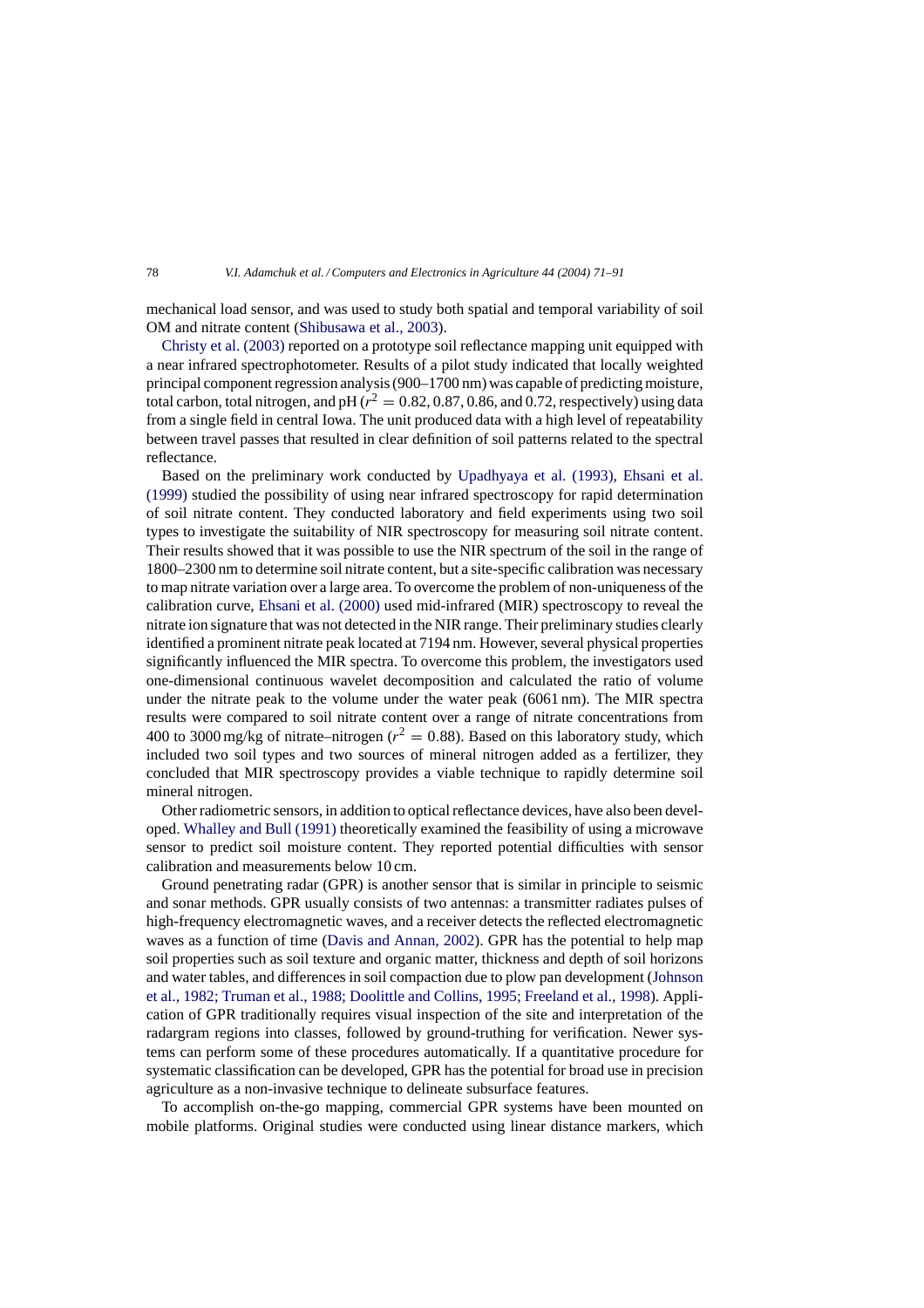required substantial time. [Freeland et al. \(2002\)](#page-18-0) linked geographic information system (GIS) and GPS packages with GPR to increase data collection and image post-processing efficiency. [Odhiambo et al. \(2002\)](#page-19-0) showed that fuzzy-neural networks could be applied to GPR data to supply real-time soil profile clustering and classification during soil surveys. [Huisman et al. \(2003\)](#page-18-0) has mentioned a GPR mounted on a mobile platform to provide on-the-go estimates of volumetric soil moisture content. Other applications of on-the-go GPR measurements may be attempted in the future.

Optical soil sensors appear to have great potential for determining soil organic matter content. Essentially, they measure soil color that was historically used to assess soil carbon. On the other hand, hyperspectral soil reflectance measurements do not differ from the data obtained from aerial or satellite platforms of remote sensing, and the majority of data processing algorithms remain applicable. In studies related to soil optical properties, it has been proven that visual and NIR soil spectral response can predict texture, moisture, CEC and other soil amendments if proper data analysis techniques are applied (Table 3). In addition, several researchers have successfully correlated soil reflectance with soil chemical properties (i.e. soil nitrate content and pH). Providing reliable and inexpensive acquisition of subsurface soil reflectance measurements has been one of the major limitations in the past.

GPR represents another radiometric method that has great potential in geophysics in general and agriculture in particular, especially to support water management. [Davis and](#page-18-0) [Annan \(2002\)](#page-18-0) suggest that GPR instrumentation and methodology are just maturing. The

| Sensor concept                                                                     | Status of development                                                                                                         | Current results                                                                                                                                                                             | Key references                                                                |
|------------------------------------------------------------------------------------|-------------------------------------------------------------------------------------------------------------------------------|---------------------------------------------------------------------------------------------------------------------------------------------------------------------------------------------|-------------------------------------------------------------------------------|
| Single wavelength<br>subsurface soil<br>reflectance sensor                         | Field tests                                                                                                                   | Correlation with organic<br>matter for the same soil<br>type interference of soil<br>moisture                                                                                               | Shonk et al. (1991)                                                           |
| Hyperspectral visual<br>and near-infrared<br>subsurface soil<br>reflectance sensor | <b>Extensive laboratory</b><br>studies, field tests,<br>commercial<br>spectrometers, various<br>data processing<br>algorithms | Organic matter (carbon<br>content), soil texture,<br>moisture and CEC were<br>primary targets, some<br>reports on correlations<br>with electrical<br>conductivity, soil pH<br>and nutrients | Shibusawa et al. (1999),<br>Hummel et al. $(2001)$ ,<br>Christy et al. (2003) |
| Hyperspectral visual<br>and mid-infrared<br>subsurface soil<br>reflectance sensor  | Laboratory tests                                                                                                              | Correlation with soil<br>mineral nitrogen                                                                                                                                                   | Ehsani et al. (2000)                                                          |
| Microwave sensor                                                                   | Theoretical study                                                                                                             | Correlation with soil<br>moisture                                                                                                                                                           | <b>Whalley and Bull</b><br>(1991)                                             |
| Ground penetrating<br>radar                                                        | Field tests, commercial<br>instruments available                                                                              | Correlation with<br>volumetric soil<br>moisture, studies on<br>geophysical soil<br>composition                                                                                              | Huisman et al. (2003)                                                         |

Table 3 Optical and radiometric sensors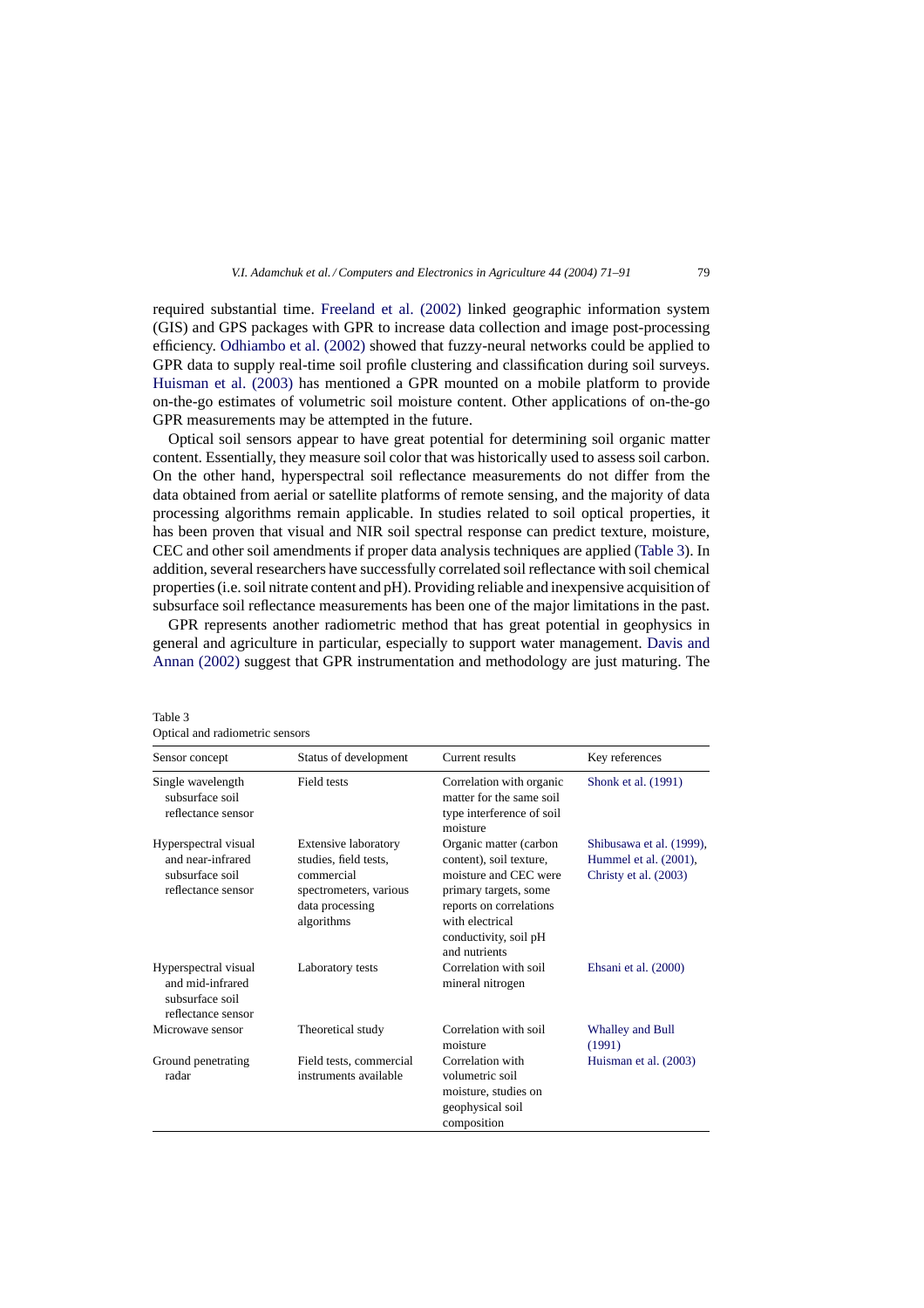introduction of compact and readily portable systems along with digital data acquisition facilitates collection of geo-referenced data as well as the incorporation of modern data analysis techniques, such as neural networks ([Odhiambo et al., 2002\).](#page-19-0) These developments, and the relatively low cost of current systems, should result initially in increased research on the applicability of GPR to precision agriculture, and ultimately, increased adoption of commercially available GPR systems.

#### *2.3. Mechanical sensors*

Electrical, electromagnetic, optical and radiometric soil sensors provide capability to evaluate variability of soil physical composition while traveling across the field. However, a mechanical characteristic of soil such as soil strength (usually assessed through measuring mechanical resistance) may provide additional useful information about soil conditions (e.g., compaction). Regions of high mechanical resistance in the soil may arise naturally, be caused by compaction from heavy farm machinery, or by the formation of plow pans. In each case, soil particles are positioned closer to each other, and the process is referred to as compaction. Compacted soils reduce growth rates of crop roots and thus limit the availability of water and nutrients to the plant [\(Upadhyaya et al., 1999\).](#page-20-0)

A standard vertical cone penetrometer is frequently used to measure soil resistance to penetration ([ASAE, 2002\),](#page-17-0) which is believed to be a representation of soil compaction. Even when automated, cone penetrometer measurements are typically time consuming and the results are highly variable. To overcome these problems, a number of prototype systems have been developed for on-the-go sensing of soil mechanical resistance.

Strain gauges and load cells provide a very convenient way of measuring forces acting on tillage tools. They are relatively inexpensive, very robust (i.e. can withstand harsh field environments), and are easily interfaced to a data acquisition system, thus making them ideal for real-time applications. Load cells are routinely used to measure draft, vertical load, side force, and moments acting on tillage implements. For example, in a study conducted by [Glancey et al. \(1996\), a](#page-18-0) tillage implement was calibrated using a three-point hitch dynamometer in different soil conditions and at different speeds.

[Alihamsyah et al. \(1990\)](#page-17-0) developed a system for mapping soil mechanical resistance using a horizontal cone and wedge penetrometer at a particular depth. The correlation coefficients between horizontal penetrometer measurements and a standard (vertical) penetrometer were between 0.74 and 0.99. An instrumentation system for measuring both horizontal and vertical components of the overall mechanical resistance to a deep tillage implement was designed by [Owen et al. \(1987\). S](#page-19-0)imilarly, [Liu et al. \(1996\)](#page-19-0) developed a tine instrumented with a load cell to measure soil resistance to cutting. They hypothesized that when an instrumented tine is pulled through the soil at a constant depth and speed, the force required to pull the tine is a function of soil bulk density (compaction), texture, and moisture content. If the soil cutting force is corrected for the moisture content, an index called texture-compaction index (TCI) can be determined. Since soil texture does not change with time, TCI can be used to infer soil compaction level.

In general, any instrumented soil tillage tool can be used to determine spatial variation of draft force. For example, in research conducted by [Van Bergeijk and Goense \(1996\), t](#page-20-0)illage resistance was measured using a plow. They demonstrated how specific draft maps could be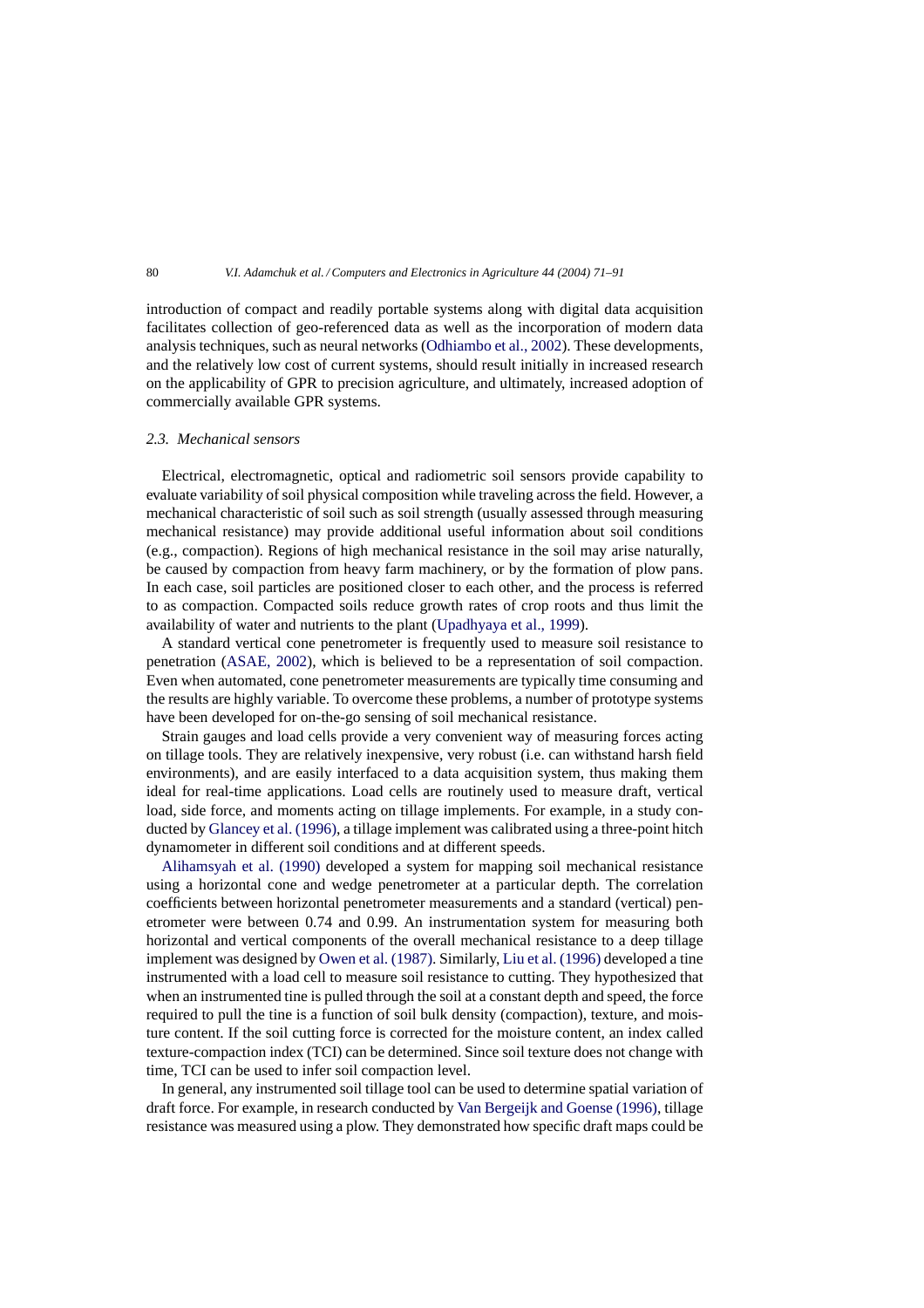used to locate different types of soil within the field. In another study, [Ehrhardt et al. \(2001\)](#page-18-0) used an electrical conductivity (EC) cart equipped with a load cell as a reference implement to predict draft requirements in different areas of a field. The Pearson correlations between measured draft and predicted draft, while using an EC cart as the reference, were between 0.89 and 0.95.

Although an index like TCI or soil strength estimated using a "draft cart" can provide information about soil density over the whole cutting depth, they are of little use in locating the presence of a compacted layer within the soil mass. A shank instrumented with an array of strain gauges, such as that developed by [Glancey et al. \(1989\),](#page-18-0) can be used to measure the soil cutting force profile, and to locate hard pans. Although the design used by these investigators located the hard pan and estimated the force profile, there were some concerns related to sensitivity and drift of the gauges. Another system with an array of strain gauges attached to the backside of a vertical smooth blade has been developed and tested by [Adamchuk et al. \(2001a\). T](#page-17-0)he system was capable of estimating soil mechanical resistance at three depth intervals. In this system, a relatively low signal to noise ratio made it difficult to predict soil mechanical resistance near the surface. Another prototype of the vertical blade equipped with an array of strain gauges was used both to estimate a spatial pattern of soil resistance and to identify the trend of soil resistance change with depth, assuming a linear change of resistance pressure with depth ([Adamchuk et al., 2001b\).](#page-17-0)

[Andrade et al. \(2001b, 2002\)](#page-17-0) developed a compaction profile sensor that used eight independent load cells housed within a shank body to measure soil cutting force acting over eight cutting elements spaced 5 cm apart. These cutting elements were evenly distributed over an operating depth of 61 cm. Field tests indicated that the soil cutting force predicted from measured cone index values was comparable to the actual soil cutting force measured using the soil compaction profile sensor ( $r^2 = 0.99$ ). In addition, the investigators developed a more compact and less expensive sensor that can sense the soil compaction profile to a depth of 46 cm. [Chung et al. \(2003\)](#page-17-0) and [Verschoore et al. \(2003\)](#page-20-0) have further explored the idea of using multiple horizontal penetrometers to estimate soil mechanical resistance at 5 and 6 depths, respectively.

Determination of a layer with high compaction has been one of the major objectives for soil mechanical resistance mapping. [Stafford and Hendrick \(1988\)](#page-19-0) developed an instrumented blade moving in undisturbed soil mounted on the back of a deep tillage tool, and showed it could dynamically determine "soil pans". [Manor and Clark \(2001\)](#page-19-0) designed an instrumented subsoiler to map "hard-pans" using dynamic operation of the implement. A patent has been recently issued ([Raper and Hall, 2003\) o](#page-19-0)n a similar sensor that incorporates a horizontal probe with a vertically oscillating action to provide a profile of soil strength. The resulting maps could be used to prescribe variable depth tillage in different field areas. A control system, such as the one developed by [Khalilian et al. \(2002\)](#page-19-0) can then be used to guide the tillage equipment to the appropriate depth. [Adamchuk et al. \(2003b\)](#page-17-0) integrated a measurement system with a commercial implement for deep soil tillage. The system is capable of real-time assessment of variation in soil mechanical resistance with depth, and could guide itself to appropriate operating depth.

Maps of soil mechanical resistance or draft of agricultural implements reveal field areas potentially limiting root growth [\(Table 4\).](#page-11-0) Both soil compaction and low moisture content can theoretically cause high soil strength. Proper timing of soil mapping or integration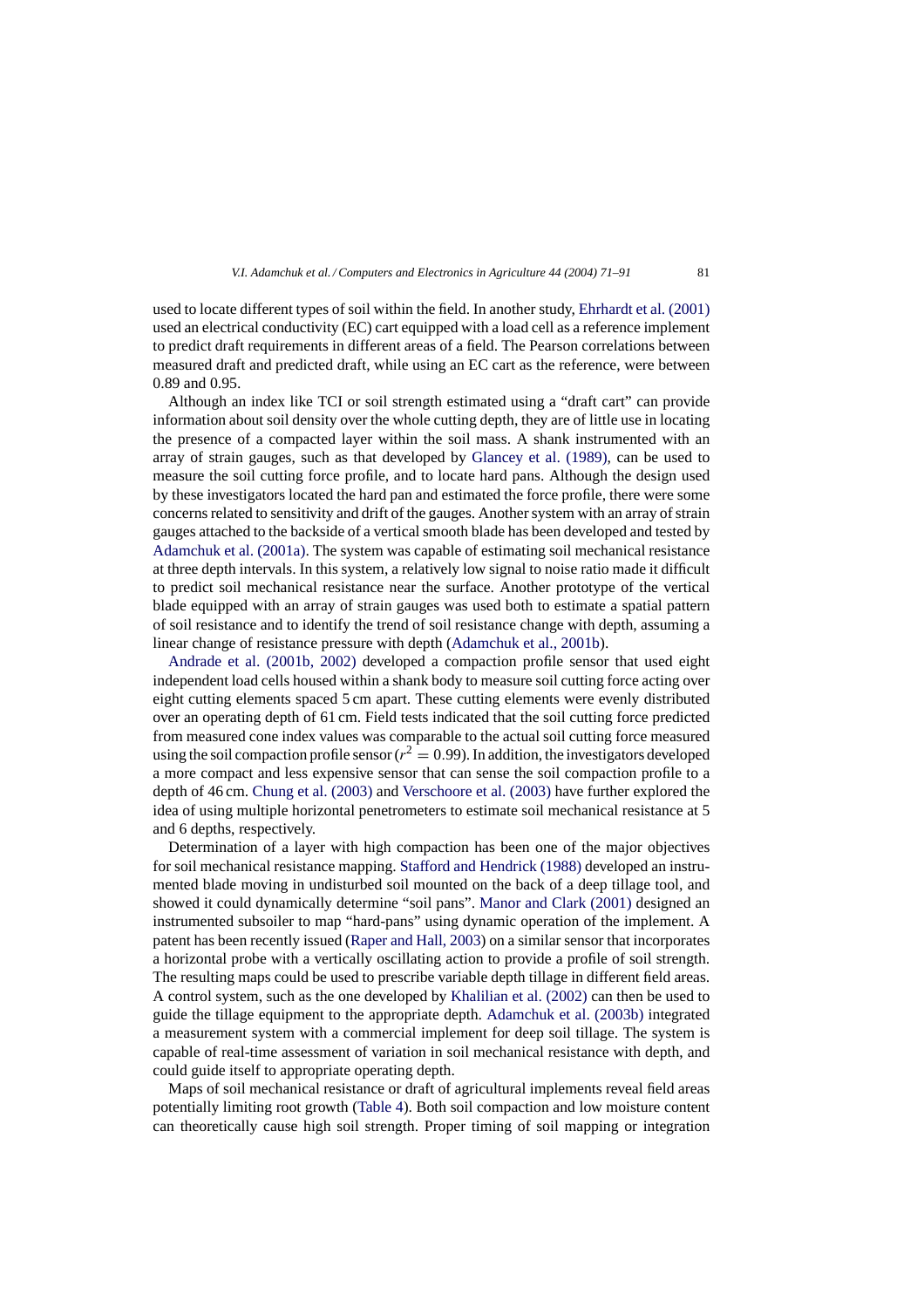| Sensor concept                                                                                               | Status of development                                                 | Current results                                                                                                                            | Key references                                                                              |
|--------------------------------------------------------------------------------------------------------------|-----------------------------------------------------------------------|--------------------------------------------------------------------------------------------------------------------------------------------|---------------------------------------------------------------------------------------------|
| Draft force mapping                                                                                          | Use of commercial<br>implements, available in<br>most modern tractors | Relationship to<br>pre-tillage conditions                                                                                                  | Van Bergeijk and<br>Goense (1996),<br>Ehrhardt et al. (2001)                                |
| An implement equipped<br>with load transducers<br>to measure total draft                                     | Field tests, mapping of<br>commercial fields                          | Correlation with<br>bulk-density<br>(compaction) for<br>specified texture and<br>moisture                                                  | Owen et al. (1987), Lee<br>et al. (1996)                                                    |
| Single depth horizontal<br>penetrometer                                                                      | Field tests                                                           | Correlation with cone<br>penetrometer                                                                                                      | Alihamsyah et al.<br>(1990)                                                                 |
| Vertical blade (tine)<br>equipped with an<br>array of strain gauges                                          | Field tests, mapping of<br>commercial fields                          | Correlation with vertical<br>cone penetrometer,<br>determination of soil<br>mechanical resistance<br>variation with depth                  | Glancey et al. (1989),<br>Adamchuk et al.<br>(2001a)                                        |
| Vertical tine equipped<br>with an array of load<br>cells and independent<br>horizontal soil<br>penetrometers | Field tests, mapping of<br>commercial fields                          | Correlation with vertical<br>cone penetrometer,<br>determination of soil<br>mechanical resistance at<br>several specific depths            | Andrade et al. (2002),<br>Chung et al. (2003),<br>Verschoore et al. (2003)                  |
| Measurement<br>implement with<br>dynamic depth<br>operation capability                                       | Soil bin and field tests                                              | Detecting hard (plow)<br>pans through fluctuating<br>depth of a tool for<br>measuring soil<br>mechanical resistance                        | <b>Stafford and Hendrick</b><br>(1988), Manor and<br>Clark (2001), Raper and<br>Hall (2003) |
| Deep tillage implement<br>equipped with a set<br>of load cells and<br>strain gauges                          | Preliminary field tests                                               | Capability to provide<br>real-time correction of<br>tillage depth based on<br>the variation of soil<br>mechanical resistance<br>with depth | Adamchuk et al.<br>(2003a,b)                                                                |

<span id="page-11-0"></span>Table 4 Mechanical sensors

with a sensor targeting soil moisture may allow delineation of areas recommended for spot (local) tillage. Results of research aimed at assessing the benefits of variable tillage are still limited. Currently, there is no other obvious potential utilization of data collected with any mechanical sensor for crop production. A number of investigations have attempted to search for soil depth where a local maximum of soil mechanical resistance occurred (plow or hard pan). Adjusting tillage depth to remove the hard pan has potential economic impact and may become commercially available soon.

#### *2.4. Acoustic and pneumatic sensors*

In addition to electrical, electromagnetic, optical, radiometric, and mechanical sensors, several attempts have been made to use alternative means to differentiate mechanical and physical characteristics of soil. Thus, acoustic and pneumatic sensor measurements have been correlated to soil texture and compaction.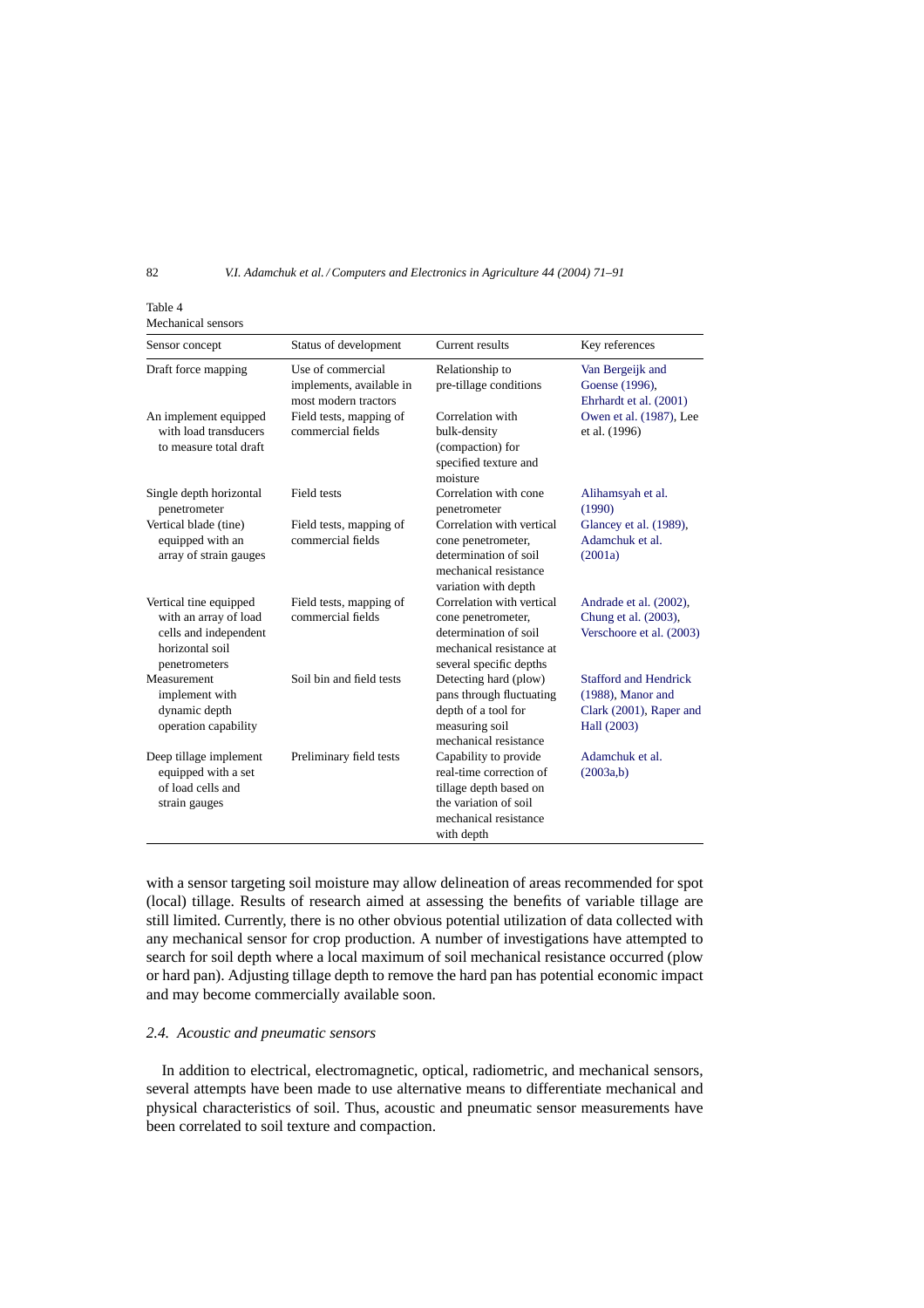| Sensor concept                                         | Status of development | Current results                                                                                               | Key references                  |
|--------------------------------------------------------|-----------------------|---------------------------------------------------------------------------------------------------------------|---------------------------------|
| Microphone equipped<br>soil shank                      | Soil bin tests        | Correlation with soil<br>clay content (soil types)                                                            | Liu et al. (1993)               |
| Microphone equipped<br>horizontal cone<br>penetrometer | Soil bin tests        | Correlation with cone<br>penetrometer to detect<br>plow pan depth                                             | Tekeste et al. (2002)           |
| Air pressure transducer                                | Field tests           | Separating different<br>tillage treatments,<br>affected by<br>structure/compaction,<br>moisture and soil type | Clement and<br>Stombaugh (2000) |

Table 5 Acoustic and pneumatic sensors

[Liu et al. \(1993\)](#page-19-0) reported on preliminary tests of an acoustic measurement method for determining soil texture. A shank with a rough surface and hollow cavity was equipped with a microphone that recorded the sound produced through interaction of soil and the shank. The frequency of the resulting sound was used to distinguish among different types of soil. In a system developed by [Tekeste et al. \(2002\), s](#page-20-0)ound waves were used to detect compaction layers. A small microphone installed inside a horizontal cone attached to a tine was pulled through the soil. The amplitude of sound in a selected frequency range was compared to the cone index obtained at different depths of a soil profile. They reported that the instrument could successfully detect a prepared hard pan at a particular depth. In both of these studies it was necessary to account for background noise.

Estimation of soil compaction was attempted by measuring the pressure required to force a given flow of air into the soil ([Clement and Stombaugh, 2000\).](#page-17-0) An air injector was placed in direct contact with the soil below the surface. Air pressure and flow were recorded and compared with air permeability. This sensor was capable of detecting changes in soil structure/compaction, moisture content, and soil type. During preliminary field tests, the system was able to differentiate between several tillage treatments. Air permeability was previously related to wheel traffic soil compaction in a study involving several soil types ([Wood et al., 1991\).](#page-20-0)

Both acoustic and pneumatic sensors serve as alternatives to mechanical sensors when studying the interaction between soil and an agricultural implement (Table 5). At this time, the relationship between sensor output and the physical state of soil is poorly understood and additional research is needed. Because of conceptually different measurement principles, acoustic and pneumatic sensors may be strong candidates for sensor fusion, in which multiple data streams are merged to improve prediction of targeted soil attributes.

### *2.5. Electrochemical sensors*

Most sensors described above have been used to directly or indirectly assess spatial variability of different mechanical and physical soil properties. On the other hand, direct on-the-go measurement of soil chemical characteristics, such as pH or nutrient content has been the objective of considerable research. Electrochemical methods have been success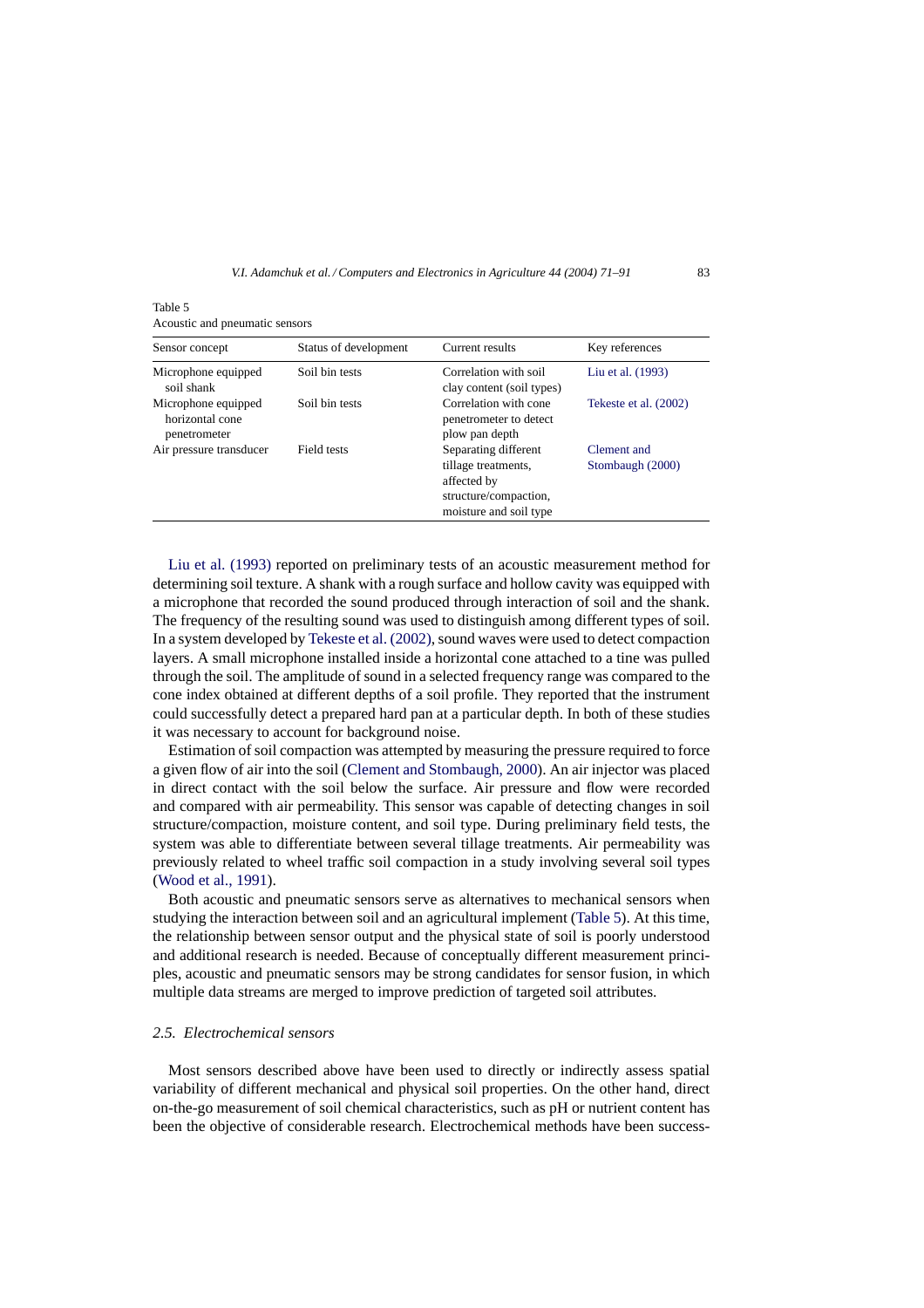fully used to directly evaluate soil fertility. This is usually done by either an ion-selective electrode (glass or polymer membrane), or an ion-selective field effect transistor (ISFET). In both cases, measured voltage (potential difference) between sensing and reference parts of the system is related to the concentration of specific ions  $(H^+, K^+, NO_3^-$ , etc.). Ion selective electrodes have been historically used by commercial soil laboratories to conduct standard chemical soil tests, and they are widely used to measure soil pH.

Ion-selective field effect transistors have several advantages over ion selective electrodes, such as small dimensions, low output impedance, high signal-to-noise ratio, fast response and the ability to integrate several sensors on a single electronic chip. In a laboratory study, [Birrell and Hummel \(1997\)](#page-17-0) investigated the use of a multi-ISFET sensor chip to measure soil nitrate in a flow injection analysis (FIA) system using low flow rates, short injection times, and rapid rinsing. The multi-ISFET/FIA system was successfully used to measure soil nitrate content in manually prepared soil extracts ( $r^2 > 0.90$ ) under controlled conditions. The rapid response of the system allowed samples to be analyzed within 1.25 s, and the low sample volumes required by the multi-sensor ISFET/FIA system makes it a likely candidate for use in a real-time soil nutrient sensing system. The potential of several polyvinyl chloride (PVC) matrix membranes for use as ISFET membranes for soil nitrate measurement was investigated by [Birrell and Hummel \(2000\). M](#page-17-0)ore recently, research on rapid extraction of nitrate [\(Price et al., 2003\)](#page-19-0) demonstrated that judicious selection of data analysis techniques could provide nitrate measurements in 2–5 s after injection of the extracting solution into the soil core.

The automation of real-time soil nutrient measurement using ISFET/FIA technology depends on rapid and precise soil sampling and interfacing with the sensor. [Birrell and](#page-17-0) [Hummel \(2001\)](#page-17-0) tested a prototype mechanical extraction system; however, the extraction system did not consistently provide soil extracts that could be analyzed by the ISFET/FIA system, and required considerable improvement. [Yildirim et al. \(2003\)](#page-20-0) developed an automated electro-pneumatic soil sampling method, which may be capable of providing soil samples for on-the-go soil analysis. Laboratory tests indicate that the sampling method can rapidly cut and transport soil samples across a range of soil texture and moisture levels while maintaining a consistent sample mass.

[Loreto and Morgan \(1996\)](#page-19-0) developed another automated system for on-the-go measurement of soil nitrate. The system consisted of a core-sampling wheel, indexing and processing table, and data acquisition and control systems. It was capable of conducting sampling, chemical extraction and measurement of ion concentration with an ISFET in field conditions. In laboratory soil bin tests, correlations of ISFET response to a conventional nitrate electrode and to laboratory colorimetric analysis were 0.65 and 0.43, respectively. The weakest link in the system was the ISFET's response and calibration drift. Successful attempts were also made to measure soil pH using the same instrumentation with a pH electrode.

[Adsett et al. \(1999\)](#page-17-0) also developed a prototype soil nitrate monitoring system consisting of a soil sampler, a conveying and metering unit, an extraction and measurement unit, and a control unit. Through the analysis of response curves for different soil types, a procedure was developed to predict soil nitrate using an  $NO_3^-$  ion-selective electrode in less than 10 s. While obtaining acceptable results during laboratory testing, field evaluation revealed the need for additional improvement of the sampler and other system components.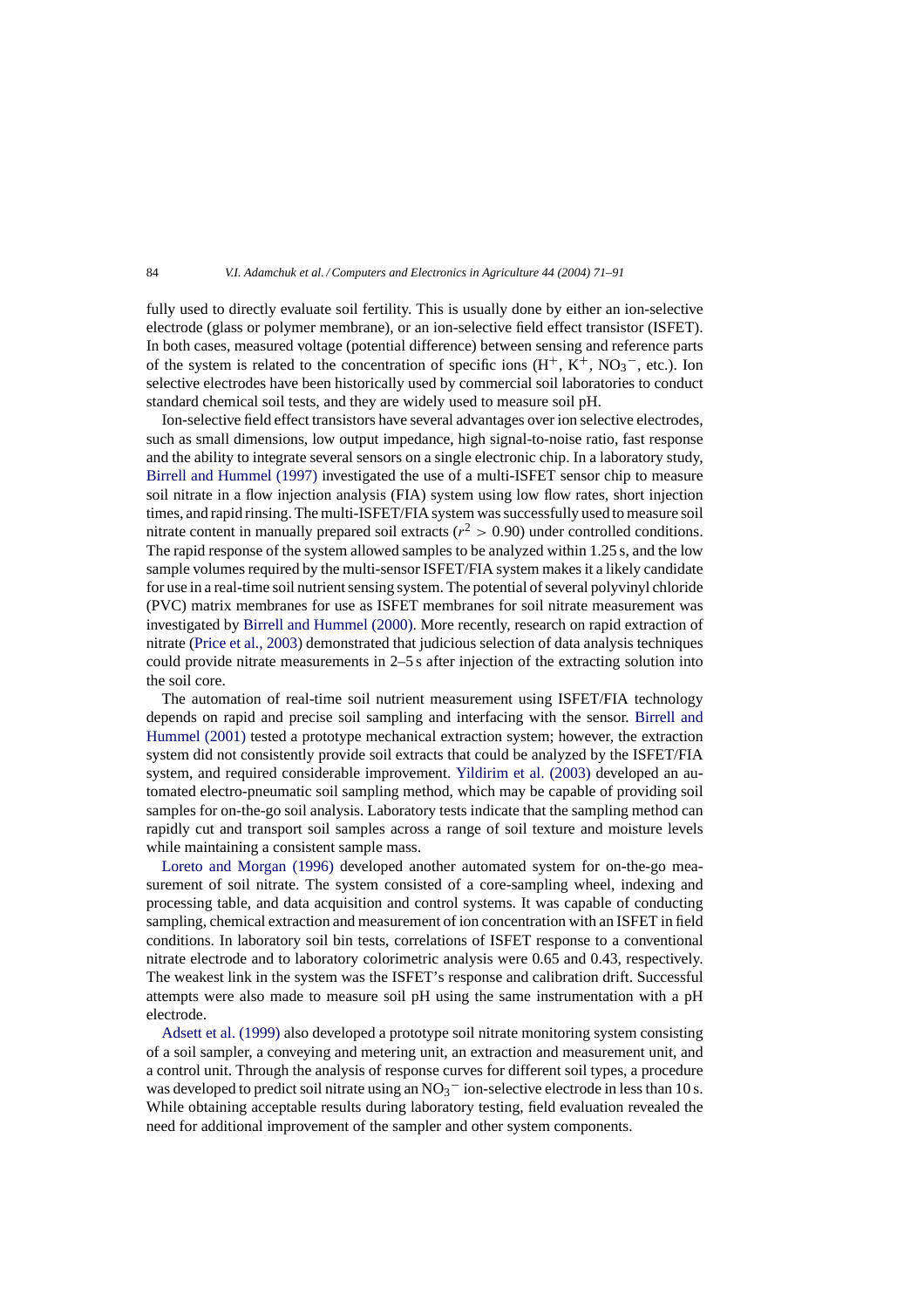A successful automated system for on-the-go mapping of soil pH was developed and tested under field conditions by [Adamchuk et al. \(1999\).](#page-17-0) While traveling across the field, a soil sampling mechanism located in a toolbar-mounted shank scooped a sample of soil from a depth of approximately 10 cm and brought it into firm contact with the sensitive membranes of two flat-surface ion-selective electrodes. After stabilization of the electrode output (typically 5–15 s), a new soil sample was obtained and the electrode surfaces were rinsed at the same time. This method was referred to by the authors as direct soil measurement (DSM). Every measurement was geo-referenced using a GPS receiver. [Collins](#page-18-0) [et al. \(2003\)](#page-18-0) modified the soil sampling mechanism by using a horizontal coring tube, which significantly increased the reliability of on-the-go soil pH mapping. A commercial instrumentation system has recently become available.

An agro-economic analysis by [Adamchuk et al. \(2004\)](#page-17-0) showed that higher resolution maps could significantly decrease pH estimation errors and increase potential profitability of variable rate liming. A simulation comparing 1 ha (2.5 acre) grid point sampling and automated mapping resulted in US\$ 6.13/ha higher net return over the cost of liming during a four-year growing cycle in a corn–soybean rotation.

The ability to obtain high-resolution maps of soil nitrate and potassium levels at the time of pH mapping could further expand the potential for economic and environmental benefits of site-specific crop management. Preliminary laboratory evaluation of potassium and nitrate ion-selective electrodes showed that it is feasible to use both  $NO<sub>3</sub><sup>-</sup>$  and K<sup>+</sup> ion-selective electrodes to determine soluble nitrate and potassium contents on naturally moist soil samples with the same level of errors (less than  $0.3 \log (K^+)$  or  $\log (NO_3^-)$ ) as soil pH [\(Adamchuk et al., 2003a\)](#page-17-0). However, when comparing this error to the total field variability, potassium and nitrate measurements have much lower relative accuracy than soil pH. Therefore, the potential for DSM using ion-selective electrodes appears to decline in the order  $pH > K^+ > NO_3^-$ . Additional research is required to evaluate the application of DSM for mapping soil pH, plant-available  $K^+$  and  $NO_3^-$ , both in terms of improving sensor performance and interpretation of the results for site-specific management decisions. The major drawback of the proposed methodology is that the values measured on-the-go represent snapshots of pH or nutrient availability with no information regarding soil buffering or nutrient release over time. Also, on-the-go mapping at a fixed depth may limit the ability to obtain representative measurements required for many prescription algorithms, especially in cases when soil stratification is pronounced. Multiple units operating at different depths could partially resolve this limitation for relatively shallow depth intervals, but may not be adequate for soil properties that require deep soil sampling (e.g.,  $NO<sub>3</sub><sup>-</sup>).$ 

According to preliminary field trials, integrated, automated, on-the-go mapping of pH,  $\rm K^+$ , and  $\rm NO_3^-$  may be used to identify areas of fields with extremely low and high fertility levels and serve as a complimentary data layer for conventional soil sampling programs while significantly reducing the number of laboratory samples required.

To date, only those sensors equipped with ISEs or ISFETs are capable of direct measurement of soil chemical properties ([Table 6\).](#page-15-0) Unlike previously described measurement concepts, electrochemical sensors require a significant amount of time for the sensing element to reach equilibrium with the measured soil or soil solution. In addition, tedious sample preparation is needed if the principal steps of conventional laboratory chemical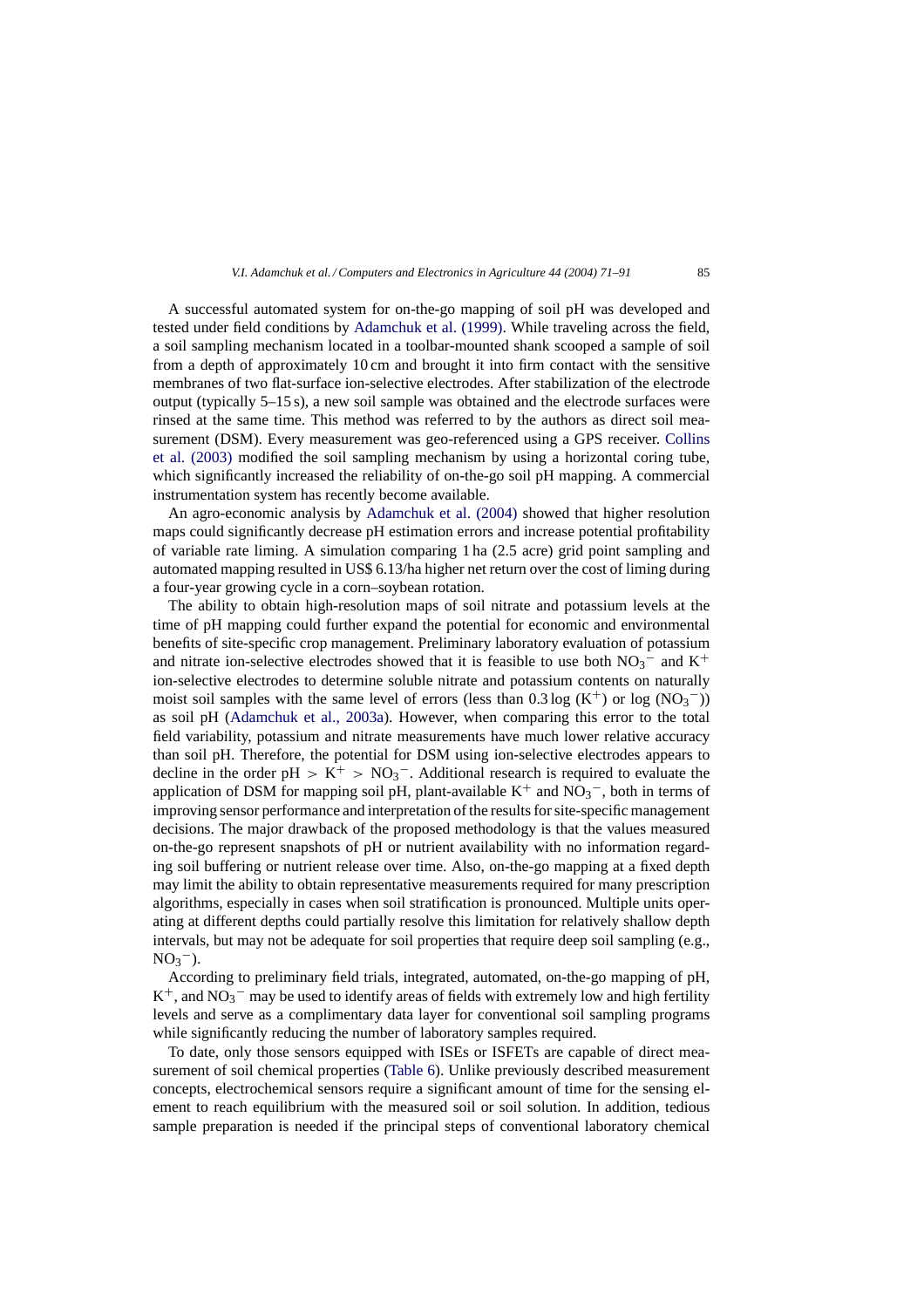| Sensor concept                                                                        | Status of development                     | Current results                                                                                                                            | Key references                                        |
|---------------------------------------------------------------------------------------|-------------------------------------------|--------------------------------------------------------------------------------------------------------------------------------------------|-------------------------------------------------------|
| Ion-selective field effect<br>transistors (ISFETs)<br>with flow injection<br>analysis | Laboratory tests                          | Correlation with nitrate<br>concentration in soil<br>extracts                                                                              | <b>Birrell and Hummel</b><br>(2001)                   |
| Rapid extraction of soil<br>cores                                                     | Laboratory tests                          | Potential for reducing<br>lag time between<br>sample collection and<br>sensor output                                                       | Price et al. (2003)                                   |
| Electro-pneumatic<br>sampling method                                                  | Laboratory tests                          | The method has<br>potential to be used<br>with PVC membrane<br>electrodes                                                                  | Yildirim et al. (2003)                                |
| Core sampling wheel<br>with<br>indexing-processing<br>table                           | Soil bin and field tests                  | Correlation with<br>conventional laboratory<br>electrode for nitrate<br>content and soil pH,<br><b>ISFETs</b> were used                    | Loreto and Morgan<br>(1996)                           |
| Sampling, conveying,<br>extracting and<br>measuring unit                              | Laboratory and field<br>tests             | Correlation with nitrate<br>content, hardware<br>improvements were<br>required                                                             | Adsett et al. (1999)                                  |
| Direct measurement of<br>ion activity using<br>ion-selective<br>electrodes            | Field tests and a<br>commercial implement | Correlation with soluble<br>potassium, residual<br>nitrate content and pH,<br>on-the-go mapping of<br>soil pH is available<br>commercially | Adamchuk et al. (1999),<br>Adamchuk et al.<br>(2003a) |

<span id="page-15-0"></span>

| Table 6                 |  |
|-------------------------|--|
| Electrochemical sensors |  |

tests are replicated in a field sensing system. Sensor prototypes capable of accomplishing this task are relatively complex and still under development. Although the electrochemical measurements can be geo-referenced, the time lag between sample collection and sensor output precludes on-the-go control of variable rate lime and fertilizer applications.

Direct soil measurement is commercially available for mapping soil pH. It is a much simpler concept but it does not provide real-time extraction of targeted ions, such as potassium. Therefore, the measurements represent "snapshots" of ion activity and current recommendations cannot be applied directly to prescribe variable rate lime and fertilizer applications. Alternatively, such recommendations can be developed if ion activity measurements are collocated with a soil buffering estimate (such as CEC) that can be predicted based on electrical conductivity and/or soil reflectance measurements.

## **3. Conclusions**

Although various on-the-go soil sensors are under development, only electrical and electromagnetic sensors have been widely used in precision agriculture. Producers prefer sensors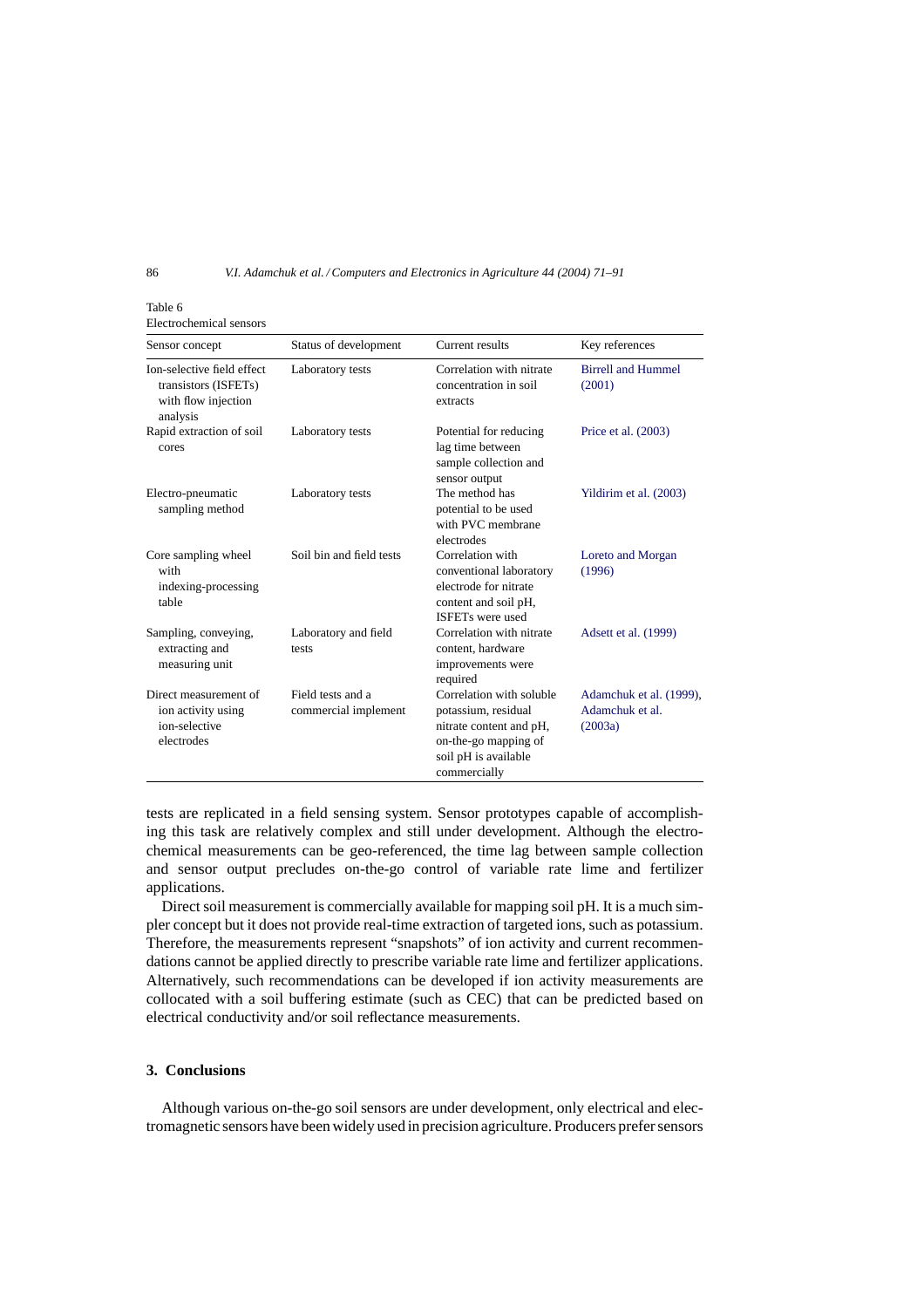that provide direct inputs for existing prescription algorithms. Instead, commercially available sensors provide measurements, such as electrical resistivity/conductivity that cannot be used directly since the absolute value depends on a number of physical and chemical soil properties, such as texture, organic matter, salinity, moisture content, etc. In contrast, electrical and electromagnetic sensors give valuable information about soil differences and similarities which make it possible to divide the field into smaller and relatively homogeneous areas referred to as finite management elements (FMEs) or management zones. For example, such FME could be defined according to the various soil types found across a field. In fact, ER/EC maps usually reveal boundaries of certain soil types better than soil survey maps. Different anomalies such as eroded hillsides or ponding can also be easily identified on an ER/EC map. Yield maps also frequently correlate to ER/EC maps. In many instances such similarities can be explained through differences in soil. In general, the ER/EC maps may indicate areas where further exploration is needed to explain yield differences. Both yield potential and nutrient availability maps may have a similar pattern as soil texture and/or organic matter content maps. These patterns can often be revealed through an ER/EC map as well.

Therefore, it seems reasonable to use on-the-go mapping of electrical and electromagnetic soil properties as one layer of data to discover the heterogeneity (differences) of soil within a field. When based on multiple data layers, FMEs with similar electrical resistivity/conductivity and a relatively stable yield may receive a uniform treatment that can be prescribed based on a reduced number of soil samples located within each FME. Work done by [Corvin and Lesch \(2003\)](#page-18-0) as well as by [Heiniger et al. \(2003\)](#page-18-0) can serve as examples of site-specific data management that includes processing of EC maps. As new on-the-go soil sensors are developed, different real-time and map-based variable-rate soil treatments may be economically applied to much smaller field areas, subsequently reducing the effect of soil variability within each FME.

Integrating different measurement concepts in a single mapping unit is one of the current topics of research. It is believed that various sources of data fused together can better predict selected agronomic soil attributes and support site-specific crop management. An example of on-the-go soil sensors data fusion is coupling electrical conductivity with an optical sensor to determine the difference in organic matter, soil texture and moisture content in very diverse growing conditions. Another possibility is the use of an electrical conductivity map along with soil pH measurements to prescribe variable rate lime application. Studies investigating these and other data fusion approaches are currently active and more results should be available in the near future.

Another important issue with regard to the usefulness of on-the-go sensors is the economic value of the soil maps obtained. For example, data from electrical conductivity sensors were initially correlated to other soil properties. However, future research may show that EC data itself may be useful for making management decisions. In this case, the number of applications for the technology remain unknown until a reliable and widely accessible sensor can be used for field research across the globe. Therefore, it is anticipated that some of the reviewed sensor prototypes will be involved in agronomic and economic studies demonstrating the value and potential of information accessible through on-the-go soil sensors for precision agriculture.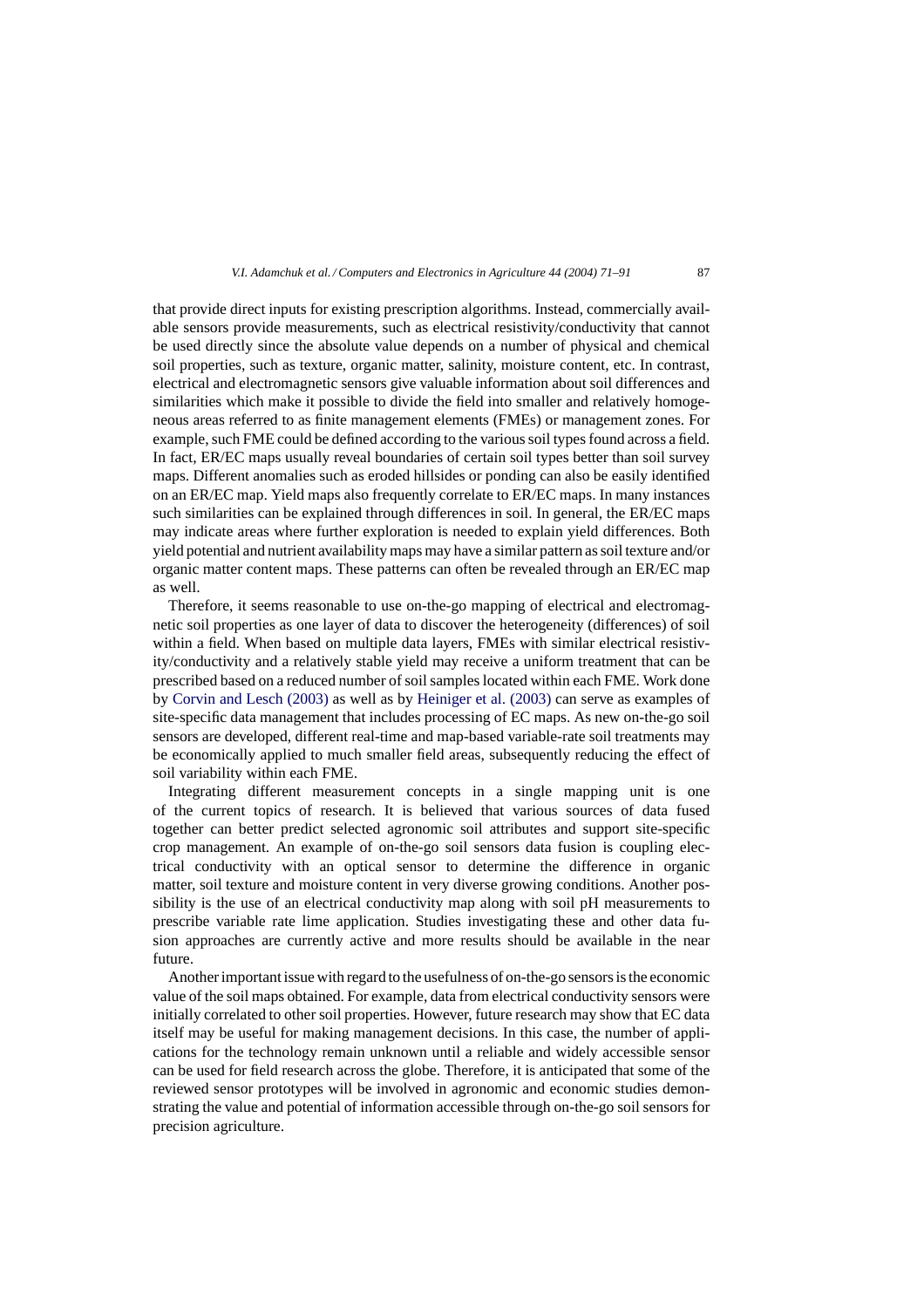#### <span id="page-17-0"></span>**Acknowledgements**

This publication is a contribution of the University of Nebraska Agricultural Research Division, Lincoln, NE, Journal Series No. 14275.

#### **References**

- Adamchuk, V.I., Lund, E., Dobermann, A., Morgan, M.T., 2003a. On-the-go mapping of soil properties using ion-selective electrodes. In: Stafford, J., Werner, A. (Eds.), Precision Agriculture. Wageningen Academic Publishers, Wageningen, The Netherlands, pp. 27–33.
- Adamchuk, V.I., Morgan, M.T., Ess, D.R., 1999. An automated sampling system for measuring soil pH. Transactions of the ASAE 42 (4), 885–891.
- Adamchuk, V.I., Morgan, M.T., Lowenberg-DeBoer, J.M., 2004. A model for agro-economic analysis of soil pH mapping. Precision Agriculture 5, 109–127.
- Adamchuk, V.I., Morgan, M.T., Sumali, H., 2001a. Application of a strain gauge array to estimate soil mechanical impedance on-the-go. Transactions of the ASAE 44 (6), 1377–1383.
- Adamchuk, V.I., Morgan, M.T., Sumali, H., 2001b. Mapping of spatial and vertical variation of soil mechanical resistance using a linear pressure model. Paper No. 01-1019, ASAE, St. Joseph, Michigan.
- Adamchuk, V.I., Skotnikov, A.V., Speichinger, J.D., Kocher, M.F., 2003b. Instrumentation system for variable depth tillage. Paper No. 03-1078, ASAE, St. Joseph, Michigan.
- Adsett, J.F., Thottan, J.A., Sibley, K.J., 1999. Development of an automated on-the-go soil nitrate monitoring system. Applied Engineering in Agriculture 15 (4), 351–356.
- Alihamsyah, T., Humphries, E.G., Bowers Jr., C.G., 1990. A technique for horizontal measurement of soil mechanical impedance. Transactions of the ASAE 33 (1), 73–77.
- Andrade, P., Aguera, J., Upadhyaya, S.K., Jenkins, B.M., Rosa, U.A., Josiah, M., 2001a. Evaluation of a dielectric based moisture and salinity sensor for in-situ applications. Paper No. 01-1010, ASAE, St. Joseph, Michigan.
- Andrade, P., Rosa, U.A., Upadhyaya, S.K., Jenkins, B.M., Aguera, J., Josiah, M., 2001b. Soil profile force measurements using an instrumented tine. Paper No. 01-1060, ASAE, St. Joseph, Michigan.
- Andrade, P., Upadhyaya, S.K., Jenkins, B.M., Filho, A.G.S., 2002. Evaluation of UC Davis compaction profile sensor. Paper No. 02-1185, ASAE, St. Joseph, Michigan.
- ASAE Standards, 49th ed., 2002. S313.2. Soil Cone Penetrometer. ASAE, St. Joseph, Michigan.
- Baumgardner, M.F., Silva, L.F., Beihl, L.L., Stoner, E.R., 1985. Reflectance properties of soils. Advances in Agronomy 38, 1–44.
- Birrell, S.J., Hummel, J.W., 1997. Multi-sensor ISFET system for soil analysis. In: Stafford, J.V. (Ed.), Proceedings of the First European Conference on Precision Agriculture. BIOS Scientific Publishers Ltd., Oxford, UK, pp. 459–468.
- Birrell, S.J., Hummel, J.W., 2000. Membrane selection and ISFET configuration evaluation for soil nitrate sensing. Transactions of the ASAE 43 (2), 197–206.
- Birrell, S.J., Hummel, J.W., 2001. Real-time multi-ISFET/FIA soil analysis system with automatic sample extraction. Computers and Electronics in Agriculture 32 (1), 45–67.
- Buchleiter, G.W., Farahani, H., 2002. Comparison of electrical conductivity measurements from two different sensing technologies. Paper No. 02-1056, ASAE, St. Joseph, Michigan.
- Christy, C., Drummond, P., Laird, D., 2003. An on-the-go spectral reflectance sensor for soil. Paper No. 03-1044, ASAE, St. Joseph, Michigan.
- Chung, S., Sudduth, K.A., Hummel, J.W., 2003. On-the-go soil strength profile sensor using a load cell array. Paper No. 03-1071, ASAE, St. Joseph, Michigan.
- Clement, B.R., Stombaugh, T.S., 2000. Continuously-measuring soil compaction sensor development. Paper No. 00-1041, ASAE, St. Joseph, Michigan.
- Colburn, J.W., Jr., 1999. Soil Doctor multi-parameter, real-time soil sensor and concurrent input control system. In: Robert, P.C., Rust, R.H., Larson, W.E. (Eds.), Proceedings of the Fourth International Conference on Precision Agriculture. ASA-CSSA-SSSA, Madison, Wisconsin, pp. 1011–1021.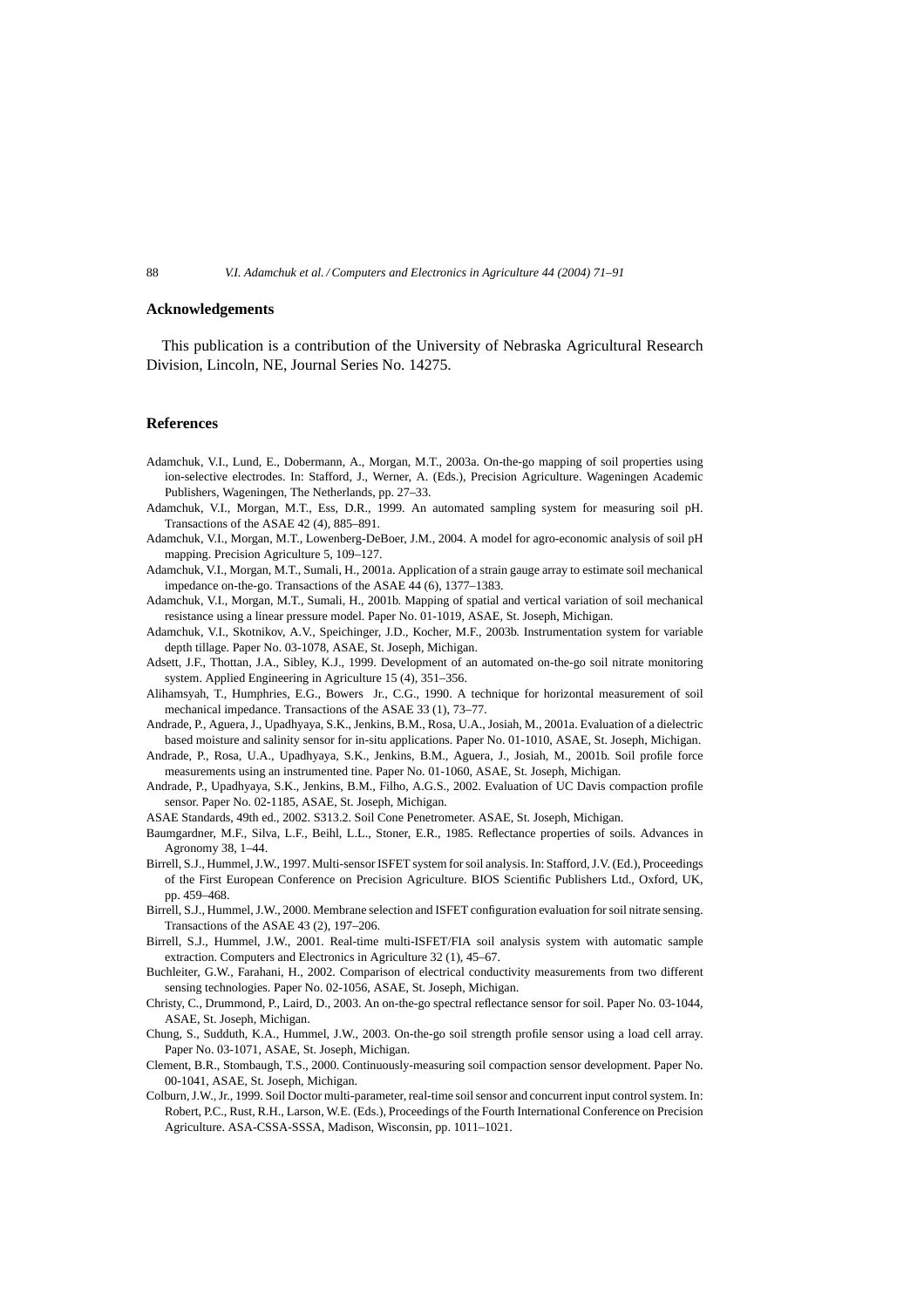- <span id="page-18-0"></span>Collins, K., Christy, C., Lund, E., Drummond, P., 2003. Developing an automated soil pH mapping system. Paper No. MC03-205, ASAE, St. Joseph, Michigan.
- Corvin, D.L., Lesch, S.M., 2003. Application of soil electrical conductivity to precision agriculture: theory\* principles\* and guidelines. Agronomy Journal 95, 455–471.
- Dabas, M., Tabbagh, A., 2003. A comparison of EMI and DC methods used in soil mapping—theoretical considerations for precision agriculture. In: Stafford, J., Werner, A. (Eds.), Precision Agriculture. Wageningen Academic Publishers, Wageningen, The Netherlands, pp. 121–127.
- Davis, J.L., Annan, A.P., 2002. Ground penetrating radar to measure soil water content. In: Dane, J.H., Topp G.C. (Eds.), Methods of Soil Analysis, Part 4, Physical Methods. SSSA, Madison, Wisconsin, pp. 446–463.
- Doolittle, J.A., Collins, M.E., 1995. Use of soil information to determine application of ground penetrating radar. Journal of Applied Geophysics 33 (1–3), 101–108.
- Ehrhardt, J.P., Grisso, R.D., Kocher, M.F., Jasa, P.J., Schinstock, J.L., 2001. Using the Veris electrical conductivity cart as a draft predictor. Paper No. 01-1012, ASAE, St. Joseph, Michigan.
- Ehsani, M.R., Upadhyaya, S.K., Slaughter, D., Protsailo, L.V., Fawcett, W.R., 2000. Quantitative measurement of soil nitrate content using mid-infrared diffuse reflectance spectroscopy. Paper No. 00-1046, ASAE, St. Joseph, Michigan.
- Ehsani, M.R., Upadhyaya, S.K., Slaughter, D., Shafii, S., Pelletier, M., 1999. A NIR technique for rapid determination of soil mineral nitrogen. Precision Agriculture 1 (2), 217–234.
- Fan, G., Zhang, N., Sun, Y., Oard, D., 2001. Simultaneous sensing of soil conductive and capacitive properties. Paper No. 01-1021, ASAE, St. Joseph, Michigan.
- Foth, H.D., Ellis, B.G., 1988. Soil fertility. Wiley, New York, New York.
- Frazier, B.E., Walters, C.S., Perry, E.M., Pierce, F.J., Sadler, E.J., 1997. Role of remote sensing in site-specific management. In: Pierce, F.T., Sadler, E.J. (Eds.), The State of Site-Specific Management for Agriculture. ASA-CSSA-SSSA, Madison, Wisconsin, pp. 149–160.
- Freeland, R.S., Yoder, R.E., Ammons, J.T., 1998. Mapping shallow underground features that influence site-specific agricultural production. Journal of Applied Geophysics 40 (1), 19–27.
- Freeland, R.S., Yoder, R.E., Ammons, J.T., Leonard, L.L., 2002. Integration of real-time global positioning with ground-penetrating radar surveys. Applied Engineering in Agriculture 18 (5), 647–650.
- Fritz, R.M., Malo, D.D., Schumacher, T.E., Clay, D.E., Carlson, C.G., Ellsbury, M.M., Dalster, K.J., 1999. Field comparison of two soil electrical conductivity measurement systems. In: Robert, P.C., Rust, R.H., Larson, W.E. (Eds.), Proceedings of the Fourth International Conference on Precision Agriculture. ASA-CSSA-SSSA, Madison, Wisconsin, pp. 1211–1217.
- Fystro, G., 2002. The prediction of C and N content and their potential mineralization in heterogeneous soil samples using Vis-NIR spectroscopy and comparative methods. Plant and Soil 246, 139–149.
- Gelderman, R.H., Mallarino, A.P., 1998. Soil sample preparation. In: Brown, J.R. (Ed.), Recommended Chemical Soil Test Procedures for the North Central Region, North Central Regional Publication No., 221 (Revised), Chapter 1, pp. 5–6.
- Glancey, J.L., Upadahyaya, S.K., Chancellor, W.J., Rumsey, J.W., 1989. An instrumented chisel for the study of soil-tillage dynamics. Soil and Tillage Research 14, 1–24.
- Glancey, J.L., Upadahyaya, S.K., Chancellor, W.J., Rumsey, J.W., 1996. Prediction of agricultural implement draft using an instrumented analog tillage tool. Soil and Tillage Research 37, 47–65.
- Havlin, J.L., Beaton, J.D., Tisdale, S.L., Nelson, W.L., 1999. Soil Fertility and Fertilizers. An Introduction to Nutrient Management. Sixth ed., Prentice Hall, Upper Saddle River, New Jersey.
- Heiniger, R.W., McBride, R.G., Clay, D.E., 2003. Using soil electrical conductivity to improve nutrient management. Agronomy Journal 95, 508–519.
- Hoeft, R.G., Peck, T.R., Boone, L.V., 1996. Soil testing and fertility. In: Illinois Agronomy Handbook 1995–1996, Circular 1333, Cooperative Extension Service, College of Agriculture, University of Illinois at Urbana-Champaign, Chapter 11, pp. 70–101.
- Hummel, J.W., Gaultney, L.D., Sudduth, K.A., 1996. Soil property sensing for site-specific crop management. Computers and Electronics in Agriculture 14, 121–136.
- Hummel, J.W., Sudduth, K.A., Hollinger, S.E., 2001. Soil moisture and organic matter prediction of surface and subsurface soils using an NIR soil sensor. Computers and Electronics in Agriculture 32 (2), 149–165.
- Huisman, J.A., Hubbard, S.S., Redman, J.D., Annan, A.P., 2003. Measuring soil water content with ground penetrating radar: a review. Vadose Zone Journal 2, 476–491.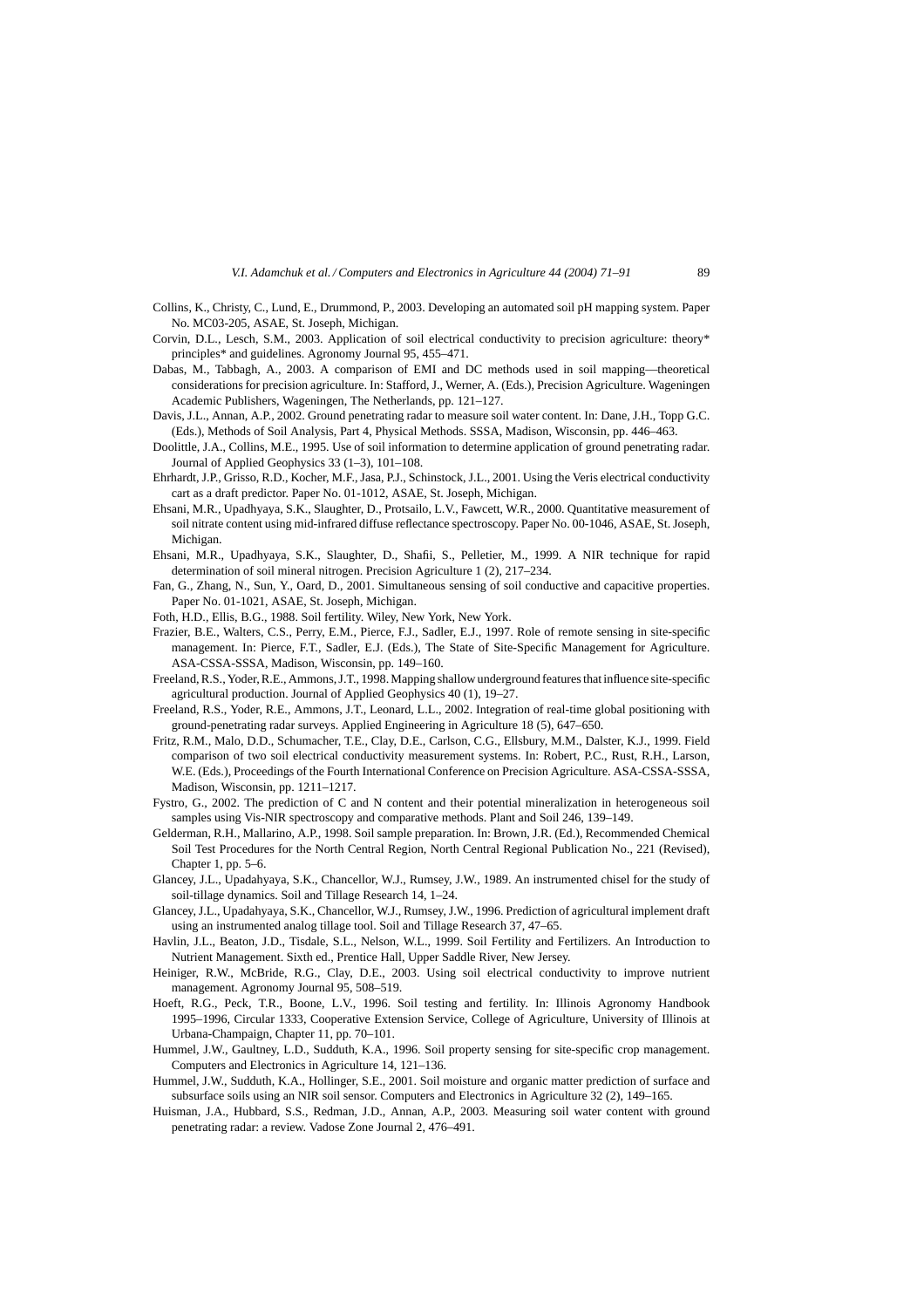- <span id="page-19-0"></span>Johnson, R.W., Glasscum, R., Wojtasinski, R., 1982. Application of ground penetrating radar to soil survey. Soil Survey Horizons 23 (3), 17–25.
- Khalilian, A., Han, Y.J., Dodd, R.B., Sullivan, M.J., Gorucu, S., Keskin, M., 2002. A Control System for Variable Depth Tillage. Paper No. 02-1209, ASAE, St. Joseph, Michigan.
- Krishnan, P., Alexander, J.D., Butler, B.J., Hummel, J.W., 1980. Reflectance technique for predicting soil organic matter. Soil Sci. Soc. Am. J. 44, 1282–1285.
- Lee, K.H., Zhang, N., Fan, G., Kluitenberg, G., Loughin, T., 2002. Simultaneous Measurement of Soil Water Content and Salinity at Controlled Density and Depth. Paper No. 02-1095, ASAE, St. Joseph, Michigan.
- Lee, W.S., Mylavarapu, R.S., Choe, J.S., Whitney, J.D., 2001. Study on soil properties and spectral characteristics in Florida. Paper No. 01-1179, ASAE, St. Joseph, Michigan.
- Liu, W., Gaultney, L.D., Morgan, M.T., 1993. Soil Texture Detection Using Acoustic Methods. Paper No. 93-1015, ASAE, St. Joseph, Michigan.
- Liu, W., Upadahyaya, S.K., Kataoka, T., Shibusawa, S., 1996. Development of a texture/soil compaction sensor. In: Robert, P.C., Rust, R.H., Larson, W.E. (Eds.), Proceedings of the Third International Conference on Precision Agriculture. ASA-CSSA-SSSA, Madison, Wisconsin, pp. 617–630.
- Loreto, A.B., Morgan, M.T., 1996. Development of an Automated System for Field Measurement of Soil Nitrate. Paper No. 96-1087, ASAE, St. Joseph, Michigan.
- Lund, E.D., Colin, P.E., Christy, D., Drummond, P.E., 1999. Applying soil electrical conductivity technology to precision agriculture. In: Robert, P.C., Rust, R.H., Larson, W.E. (Eds.), Proceedings of the Fourth International Conference on Precision Agriculture. ASA-CSSA-SSSA, Madison, Wisconsin, pp. 1089–1100.
- Manor, G., Clark, R.L., 2001. Development of An Instrumented Subsoiler to Map Soil Hard-Pans and Real-Time Control of Subsoiler Depth. Paper No. 01-1022, ASAE, St. Joseph, Michigan.
- Morgan, M.T., Ess, D.R., 1997. The Precision-Farming Guide for Agriculturists. An agriculture primer. John Deere Publishing, Moline, IL.
- Mueller, T.G., Hartsock, N.J., Stombaugh, T.S., Shearer, S.A., Cornelius, P.L., Barnhisel, R.I., 2003. Soil electrical conductivity map variability in limestone soils overlain by loess. Agronomy Journal 96, 496–507.
- Odhiambo, L.O., Freeland, R.S., Yoder, R.E., Hines, J.W., 2002. Application of fuzzy-neural network in classification of soils using ground-penetrating radar imagery. Paper No. 02-3097, ASAE, St. Joseph, Michigan.
- Owen, G.T., Drummond, H., Cobb, L., Godwin, R.J., 1987. An instrumentation system for deep tillage research. Transactions of the ASAE 30 (6), 1578–1582.
- Pierce, F.J., Nowak, P., 1999. Aspects of precision agriculture. Adv. Agronomy 67, 1–85.
- Price, R.R., Hummel, J.W., Birrell, S.J., Ahmad, I.S., 2003. Rapid nitrate analysis of soil cores using ISFETs. Transactions of the ASAE 46 (3), 601–610.
- Raper, R.L., Hall, E.H., 2003. Soil strength measurement for site-specific agriculture. US Patent No. 6647799, US Patent and Trademark Office, Washington, DC.
- Reeves III, J.B., McCarty, G.W., Mimmo, T., 2002. The potential of diffuse reflectance spectroscopy for the determination of carbon inventories in soils. Environment Pollution 116, S277–S284.
- Shibusawa, S., I Made Anom, S.W., Hache, C., Sasao, A., Hirako, S., 2003. Site-specific crop response to temporal trend of soil variability determined by the real-time soil spectrophotometer. In: Stafford, J., Werner, A. (Eds.), Precision Agriculture. Wageningen Academic Publishers, Wageningen, The Netherlands, pp. 639–643.
- Shibusawa, S., Li, M.Z., Sakai, K., Sasao, A., Sato, H., Hirako, S., Otomo, A., 1999. Spectrophotometer for Real-Time Underground Soil Sensing. Paper No. 99-3030, ASAE, St. Joseph, Michigan.
- Shonk, J.L., Gaultney, L.D., Schulze, D.G., Van Scoyoc, G.E., 1991. Spectroscopic sensing of soil organic matter content. Transactions of the ASAE 34 (5), 1978–1984.
- Sonka, S.T., Bauer, M.E., Cherry, E.T., Colburn, J.W., Heimlich, R.E., Joseph, D.A., Leboeuf, J.B., Lichtenberg, E., Mortensen, D.A., Searcy, S.W., Ustin, S.L., Ventura, S.J., 1997. Precision agriculture in the 21st century. Geospatial and information technologies in crop management. Committee on Assessing Crop Yield: Site-Specific Farming, Information Systems, and Research Opportunities, Board of Agriculture, National Research Council. National Academy Press, Washington, DC.
- Stafford, J.V., Hendrick, J.G., 1988. Dynamic sensing of soil pans. Transactions of the ASAE 31 (1), 9–13.
- Starr, J.L., Paltineanu, I.C., 2002. Capacitance Devices. In: Dane, J.H., Topp, G.C. (Eds.), Methods of Soil Analysis, Part 4, Physical Methods. SSSA, Madison, Wisconsin, pp. 463–474.
- Stoner, E.R., Baumgardner, F., 1981. Characteristic variations in reflectance of surface soils. Journal of Soil Science Society of America 45, 1161–1165.